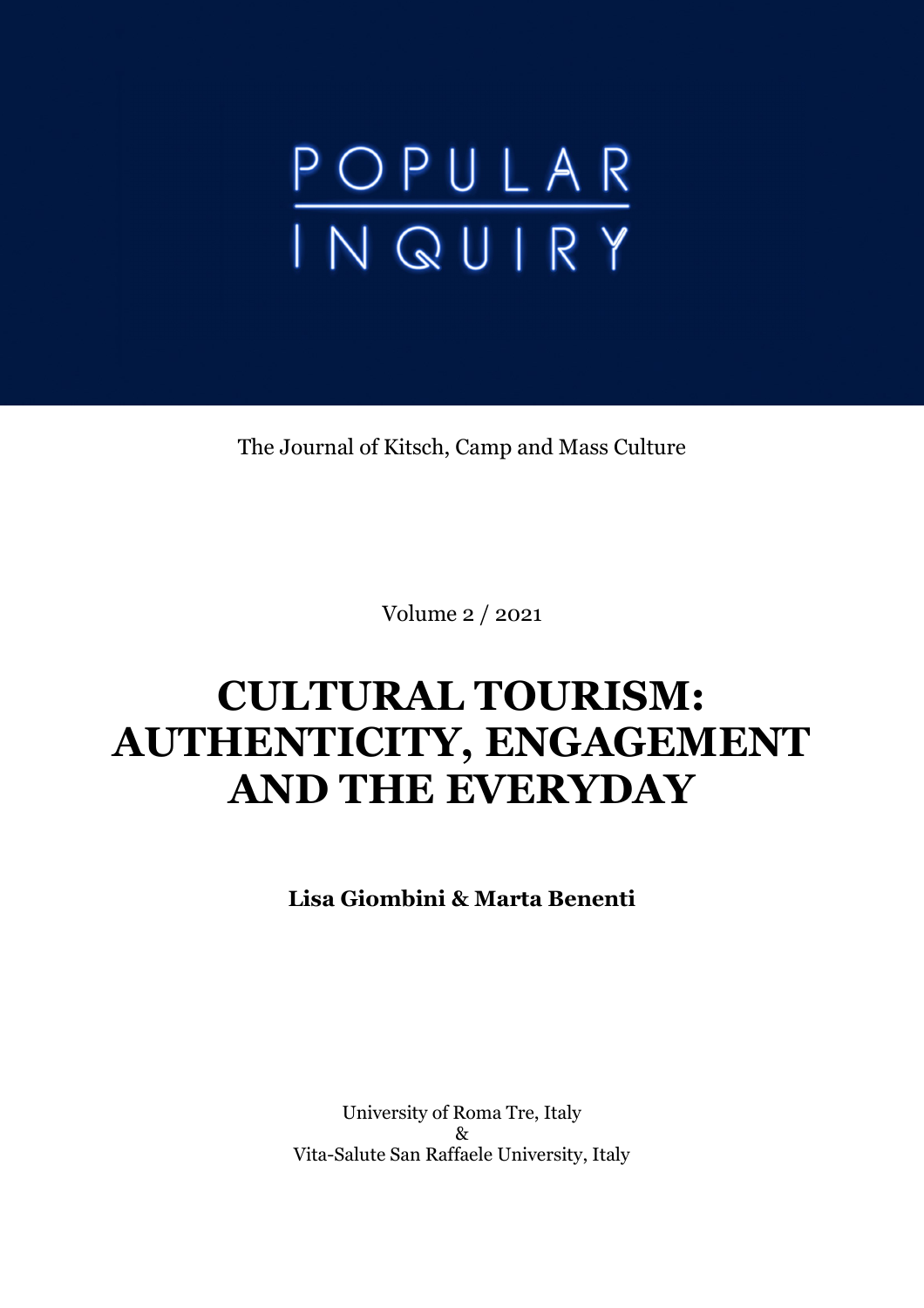# **CULTURAL TOURISM: AUTHENTICITY, ENGAGEMENT AND THE EVERYDAY**

## **Lisa Giombini & Marta Benenti**

#### **Abstract**

As renown, one main aim of everyday aesthetics is to widen the scope of traditional Western aesthetics beyond the realms of fine arts and nature, so as to uncover the aesthetic potential of the varied phenomena that constitute people's daily life. Tourism and traveling, however, have so far received comparatively little theoretical treatment in the everyday aesthetics literature. This paper attempts to make up for this lack by presenting tourism as a proper object of aesthetic research. Unearthing the aesthetic motivations that animate so-called cultural tourism, it shows that, while searching for 'authenticity' in the visited destination tourists remain trapped in their own, detached, 'tourist gaze'. In order to reconcile this contradiction, we appeal to the theoretical tools provided by everyday aesthetics. After discussing and discarding approaches based on defamiliarization and distancing, we exploit strategies that rely on the adoption of an engaged aesthetic attitude. We conclude by suggesting that the engagement paradigm turns the tourist gaze into a mindful and embodied relation to the visited environment or cultural habit, thereby offering the visitor a chance to appreciate the place's quotidian life while at the same time ensuring aesthetic fulfillment.

#### **Keywords**

Everyday Aesthetics; Cultural Tourism; Tourist gaze; Authenticity; Aesthetic Appreciation.

#### **1. Introduction<sup>1</sup>**

Tourism is an ever-increasing phenomenon in the globalized world. Although it is undeniable that people travel for several different purposes and in very different ways, many tourist activities are closely related to both artistic and non-artistic aesthetic practices - think for example of the importance of cultural and natural heritage in choosing a travel destination, the interest of visitors in the aesthetics of the visited cities, and the growing importance of culinary tourism. However, while sociologists have been investigating tourist practices since at least the Sixties,<sup>2</sup> tourism has obtained so far only relatively scant attention on the part of philosophers of art and aestheticians, with few relevant exceptions. <sup>3</sup> As a matter of fact, a systematic discussion on the subject in philosophical aesthetics is still lacking. This neglect is particularly surprising if one shifts the focus to the domain of everyday aesthetics. As renown, one main aim of everyday aesthetics is to widen the unduly limited scope of traditional Western aesthetics beyond the realms of fine arts and nature, so as to take into account the variety of phenomena that constitute people's daily life, meant as a complex sum of objects, events and practices. With this aim, scholars in the field have investigated an astonishing number of activities. Some examples include laundry, cooking and commuting; weather; fashion and clothing, design; vacuum cleaning; gardening, landscaping, architecture,

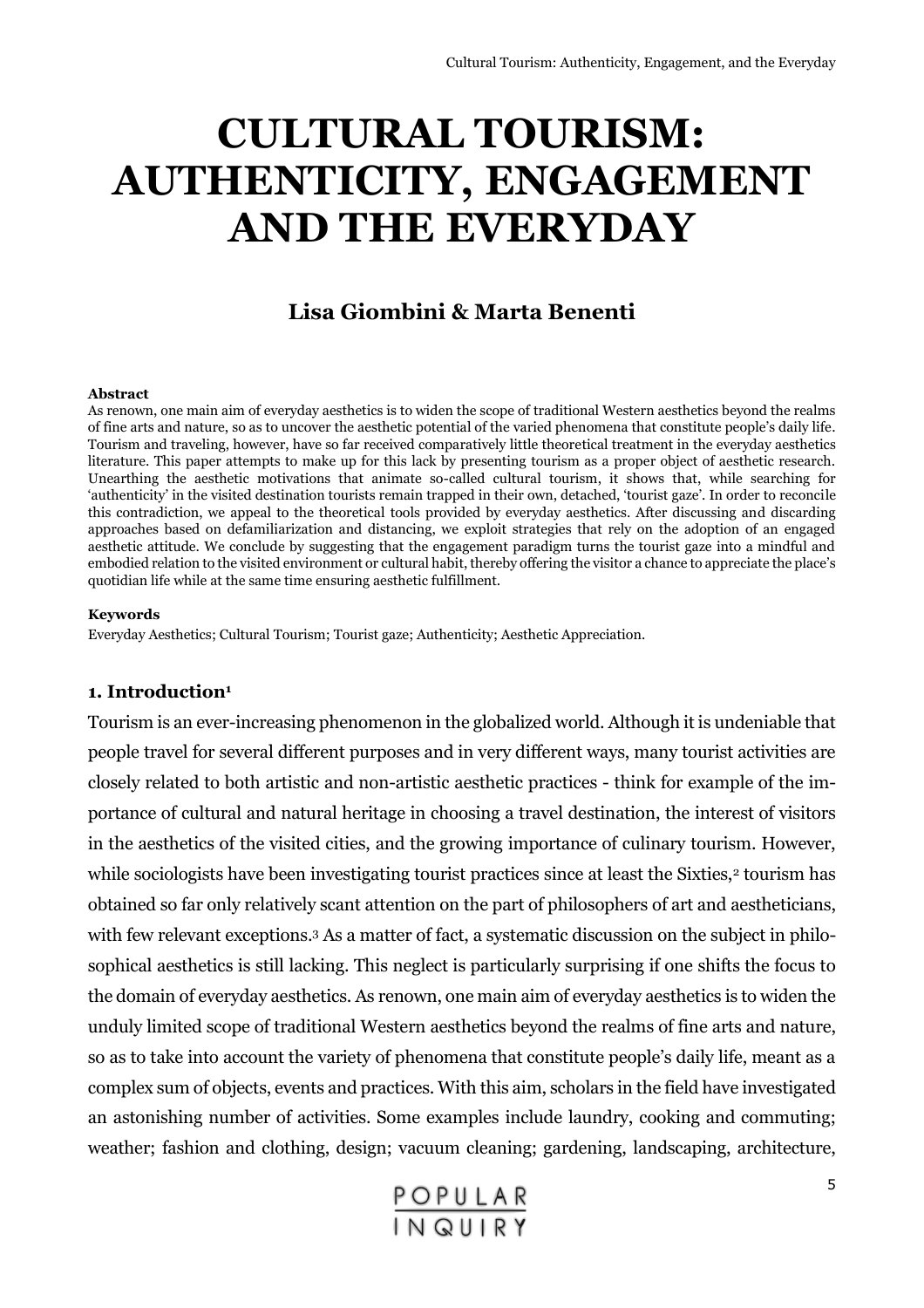and design.<sup>4</sup> With the relevant exception of Katya Mandoki,<sup>5</sup> who included tourism among the "matrixes" that make up everyday reality, tourism, has received comparatively little theoretical treatment in the debate.<sup>6</sup>

Marrying insights from tourism studies with everyday aesthetics, in this paper we will focus on a specific type of tourism, so-called cultural tourism, understood as an aesthetic practice dealing primarily with the aesthetic appreciation of the visited places' everyday life. The overall aim of this analysis is to show that tourism and travelling more generally can constitute a proper object of investigation for aesthetics. Everyday aesthetics, in particular, will prove to be a valuable means by which we can reassess our tourist practices.

The paper is structured as follows. In section 2, we introduce cultural tourism as a controversial social practice and identify its two main aesthetic drives, namely the search for aesthetic pleasure and a quest for the authenticity of the toured place in its everyday aspects. In section 3, we suggest that these two aesthetic drives are mutually in conflict. While looking forward to experiencing firsthand the authentic daily life of the visited destinations, tourists are confined by their own tourist gaze to the role of detached aesthetic spectators. In sections 4 and 5, we discuss two alternative ways in which the aesthetic appreciation of the ordinary is assessed by scholars in everyday aesthetics and apply them to the case of cultural tourism. We contend that, unlike strategies based on aesthetic distancing, the adoption of an engaged aesthetic attitude may turn the tourist gaze into an embodied and mindful relationship to the visited environment, thereby offering the visitor a chance to appreciate the place's quotidian life in a way that is ideally akin to that of the locals.

#### **2. Cultural Tourism as an Aesthetic Practice**

6

Tourism is a widespread and well-established phenomenon embracing a number of distinct cultural activities, social relations, and economic interests. In 2018, before the Covid19 pandemic brutally curtailed displacements, the World Tourism Organization (UNWTO) estimated 1.4 billion international tourist arrivals, accompanied by USD 1.7 trillion of export earnings generated by tourism.<sup>7</sup> Based on what tourists gaze upon, it is possible to distinguish various categories of tourism.<sup>8</sup> For example, when tourists are primarily motivated by an intent to see art in a place other than one's usual residence, scholars talk about 'art tourism'.<sup>9</sup> Instead, touristic activities aimed at experiencing ordinary aspects of social life in unusual contexts are generally referred to as 'cultural tourism'.<sup>10</sup>

Emerged during the Nineties as a significant portion of global tourism, cultural tourism had already been identified in the late 1970s and early 1980s by researchers and tourism managers as being specifically oriented towards the understanding of the destination's culture.

POPULAR<br>IN QUIRY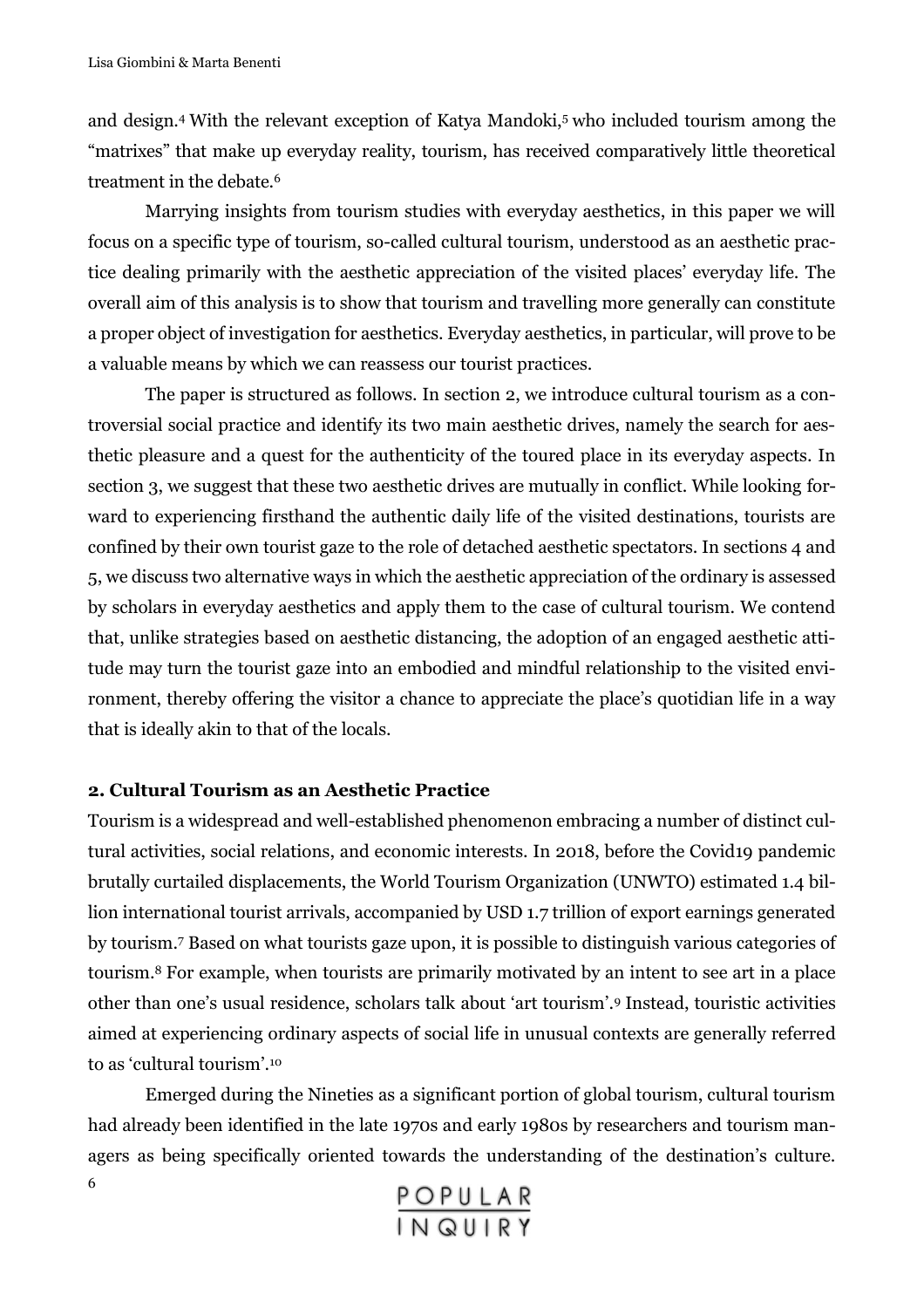According to the UNWTO, cultural tourism is defined precisely by tourists' essential motivation to "learn, discover, experience and consume the tangible and intangible cultural attractions/products in a tourism destination". Such attractions or products consist not only of the "arts and architecture, historical and cultural heritage, culinary heritage, literature, music, creative industries" but also of "the living cultures with their lifestyles, value systems, beliefs and traditions,"<sup>11</sup> as they unfold in the daily routine of human environments other than one's own.

An umbrella term, cultural tourism includes all forms of leisure travelling aimed at discovering different cultures, as for instance attending traditional craftsmanship such as cigar making in Cuba, hand waving in the Philippines, or miniature painting in Iran. Other prominent instances of cultural tourism are the numerous guided tours that allow visitors to spend some time in rural areas, apparently isolated from urban, more developed centers such as Maasai villages in the heart of the African bush. Visitors are promised a chance to live the life of a Maasai person, meet with Maasai families, visit the village huts, "watch a bloodletting ceremony" and even "venture to a local school or clinic". The aim of the experience, the advertising brochures claim, is to be immersed in "the fascinating ancestry of these noble people". <sup>12</sup> Similar expectations also lead tourists in Paris to strive for sipping a *café noisette* at the outdoor tables of a café, walking along the shady *boulevards* of the first *arrondissement*, or buying a freshly baked *baguette* at the *boulangerie* -in short, to experience firsthand the quotidian life of the city and get as close as possible to what they expect to be the essence of its people and their habits.

While cultural tourism has attracted the attention of scholars due to its economic potential, it has also entered heated theoretical debates about cultural heritage, globalization, and cultural identities.<sup>13</sup> Next to what are considered to be the benefits of cultural tourism, such as economic development, fostering of heritage conservation, and an overall improvement of communities' wellbeing,<sup>14</sup> cultural tourism is held responsible for several problems among which gentrification and outmigration processes, competition among members of the communities over resources and space, the loss of authenticity and of the cultural diversity of tourist destinations, and their "museumification." <sup>15</sup> Even more radically, cultural tourism is involved in processes of economic inequality and of cultural appropriation relating to its colonial legacy.<sup>16</sup>

In this contribution, we won't take into account any of these concerns directly. Rather, we will restrict our survey to investigating the motivations that underlie cultural tourism as a peculiar aesthetic practice. While rethinking the aesthetics of cultural tourism clearly does not solve problems caused by intense touristic exploitation, the shift towards a different aesthetic framework in tourist studies might help us cast new light on how tourists relate to the visited cultural environments.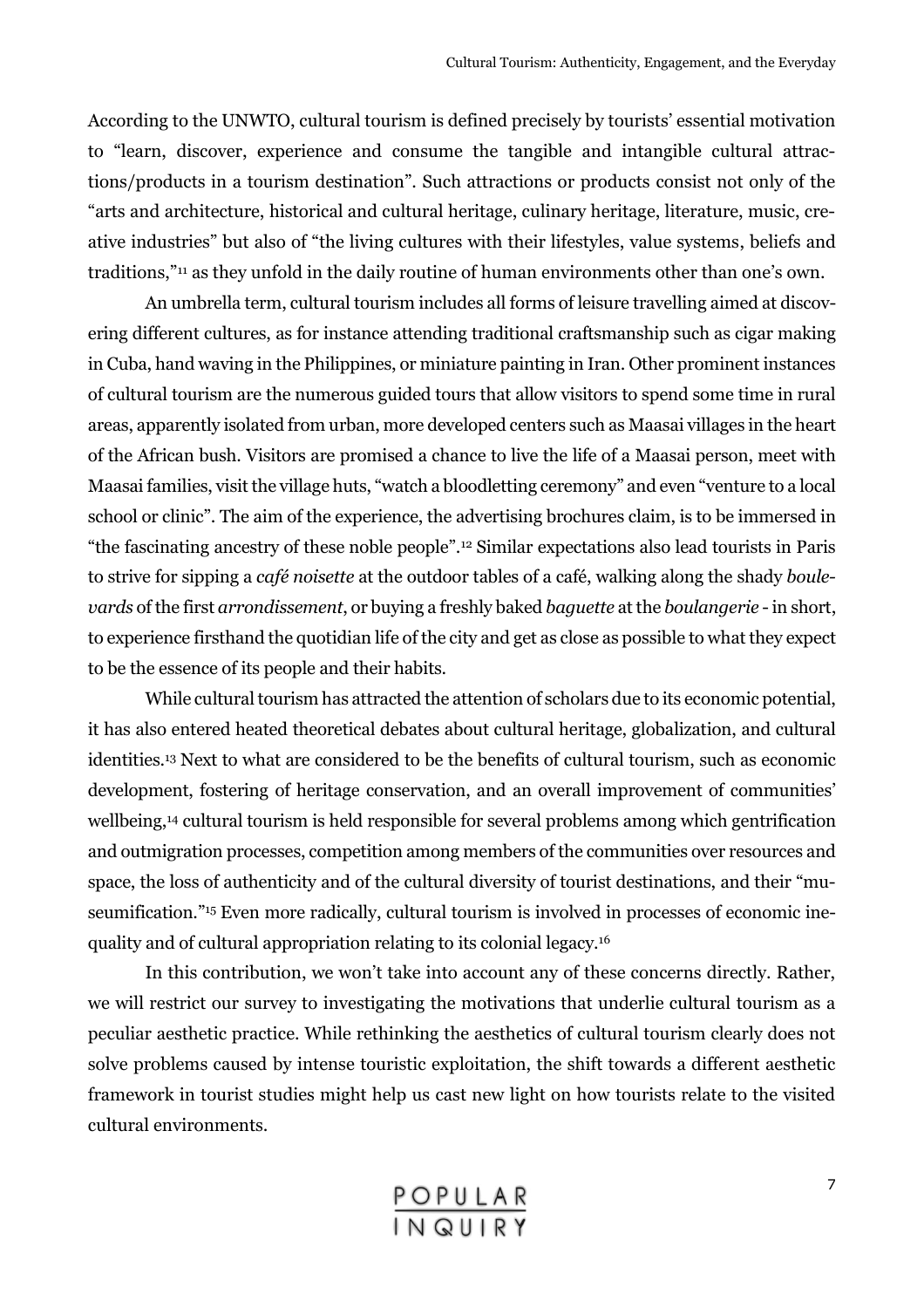#### *2.1 The Search for Aesthetic Pleasure*

Besides the many social, economic, and anthropological variables that characterize cultural tourism, one first motivation is undisputedly the fulfillment of generally pleasurable experiences.<sup>17</sup> The type of expectations that animate cultural tourists, however, are not only relaxation, fun, recreation, entertainment, relief from fatigue or distraction. As studies testify, tourism in general and cultural tourism more specifically are often driven by aesthetic considerations, aimed at some forms of *aesthetic pleasure.* 18

The aesthetic interest of the tourist has been notably analysed by British sociologist John Urry in his seminal examination of tourism as a social practice.<sup>19</sup> Urry relies on Michel Foucault's concept of 'the gaze' in the history of medical institutions in order to describe the particular attitude adopted by tourists towards the environment, the objects, the people, and the events that they encounter during their travel. Urry calls this attitude the *tourist gaze*. The tourist gaze is for Urry not a natural nor a purely modern phenomenon, but one which has emerged under specific historical circumstances in Western bourgeois culture. In particular, Urry traces its roots back to earlier configurations of travel such as the 'Grand Tour'— the travel through the main European cities and places of cultural interest which was considered, from the late seventeenth to the midnineteenth century, an essential part of the education of young people from upper-class families.<sup>20</sup> The tourist gaze, however, only fully formed as a result of the exponential growth of personal travel in the second part of the twentieth century.<sup>21</sup>

From a theoretical point of view, the tourist gaze can be described as a way of perceiving or relating to places that cuts them off from the 'real world' and emphasizes the exotic aspects of the tourist experience.22 According to Urry, casting a tourist gaze upon the visited place amounts to departing from one's own established routines and contrasting the new environment with the ordinary and familiar one. Enhanced by the physical distance of the visitor from her own home, the tourist gaze is, consistently, "constructed through difference" that is, through the distance separating everyday, familiar, and routinary situations and objects from what is seen as unfamiliar and extraordinary in the visited place.<sup>23</sup> The distance inherent to the tourist gaze entails indeed the objectification and aestheticization of what is observed. In this sense, the tourist gaze amounts to an attitude that allows the visitor to enjoy the look of the toured object for its own sake, devoid of practical implication, extraordinary, worth experiencing, and, much like art, worth preserving—at least in one's own memory. The role of tourists as detached aesthetic beholders is further attested by their usual need to crystallize the experience by means of pictures and videos: "People linger over [the tourist gaze] which is then normally visually objectified or captured through photographs, postcards, films, models and so on. These enable the gaze to be endlessly reproduced and recaptured." 24

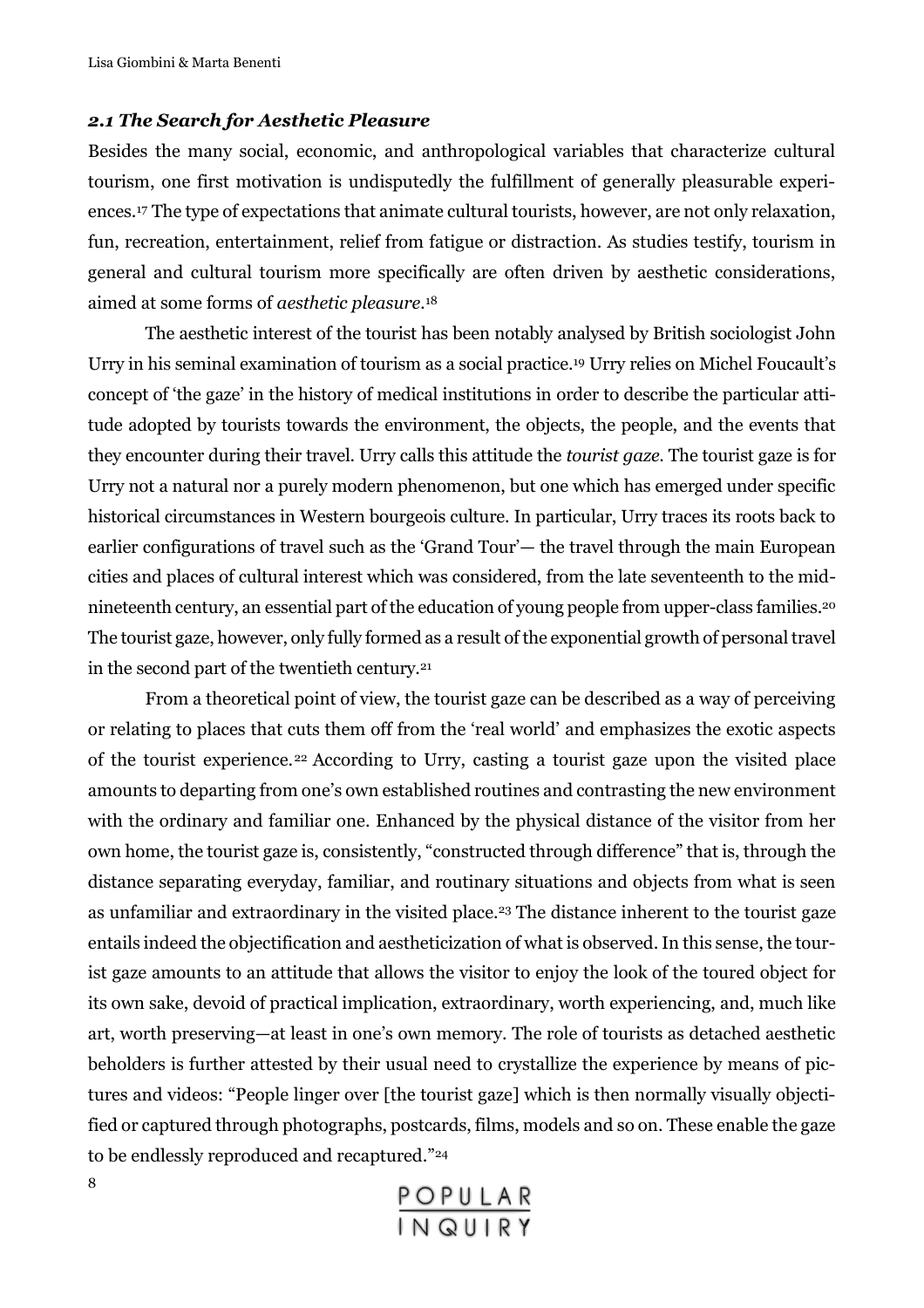As it has been noticed, Urry's tourist gaze can be located within a specific model of aesthetic appreciation, <sup>25</sup> the so-called model of aesthetic distance. Epitomized by Edward Bullough <sup>26</sup> through the concept of "psychic distance", the notion of aesthetic distancing leans on a philosophical tradition that echoes the Kantian notions of contemplation and disinterested delight. In this model, distance is what allows for the fundamental distinction between fully-fledged aesthetic experiences and experiences of what is merely agreeable. While the latter are conceived as entailing a "non-distanced pleasure" that affects the self directly and immediately, the emergence of aesthetic value is seen as impossible without the insertion of a certain distance. Detachment is therefore required for the experiencer to aesthetically appreciate the experienced object. Aesthetic experience is thus only possible when observers remain at a fixed and adequate distance from the object. According to many, such a model has been dominating traditional Western aesthetics since the Eighteenth Century, shaping our notion of aesthetic appreciation as grounded in "separation, isolation, contemplation, and distance." 27

### *2.2. The Search for Immersive Authenticity*

Another compelling driving force relates more specifically to the qualities of what is encountered during the visit. While adopting the detached, aesthetic attitude characterizing the tourist gaze, tourists expect their experiences to lack those qualities explicitly intended for tourist satisfaction. As Todd remarks,<sup>28</sup> cultural tourism is indeed motivated by a desire to experience people and places "more or less unaffected by the various influences that govern the tourist's everyday reality". This corresponds to what he calls the "un-touristed". On the one hand, tourists strive to finally find themselves immersed in that special place they have only seen in postcards, movies, or in the glossy pages of travel magazines and catchy websites. On the other hand, though, they perceive it as crucial that this experience be a *firsthand* experience. They aim to be present in, interact with, and feel connected to the selected locale, so as to be able to seize its 'true', 'real', 'authentic' essence. Notably, this interest is not limited to contemporary people and cultures but rather overpasses time, crosses social classes, and embraces the routine of distant eras. Cultural tourists are therefore often fueled by a wish to travel back in time, <sup>29</sup> towards idyllic and untouched townscapes, where time moves slowly if at all.

The being real, unspoiled, true to itself of a place represents thus a key value when it comes to assessing a touristic experience.<sup>30</sup> This search for the un-touristed also manifests itself in the particular fascination of tourists with the 'lives of others.' According to Dean MacCannell, tourists desire to share in the 'real life' of the places visited, to get in with the natives, or at least to see how life "as it really is lived"<sup>31</sup> is reflected in the appearance of those places. They long for insights in the intimate backstage everyday of the locals: "Being 'one of them', or at one with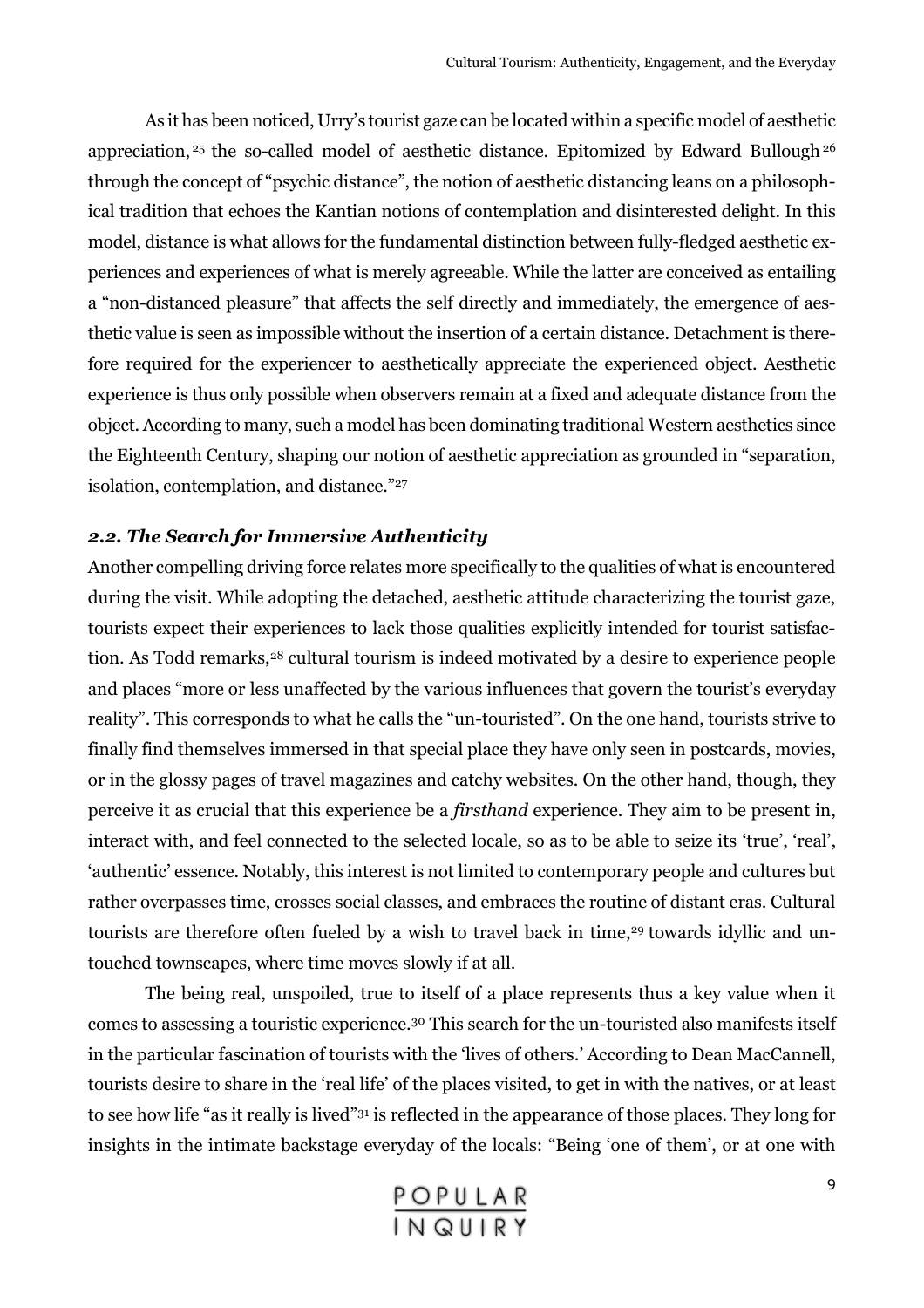'them' [...] to see behind the others' mere performances, to perceive and accept the others for what they really are." 32

To this extent, the ordinary life of the visited place only becomes the object of the tourist's aesthetic experience as long as the observed routines, habits, and daily activities present themselves as genuine and, so to speak, indifferent to the curious gaze and wandering of the visitor. In short, cultural tourism, as a social practice, fundamentally amounts to a *quest for authenticity*, understood as an immersive experience in the real-life of a certain place.<sup>33</sup> Stressing the relevance of the notion of authenticity in the tourism discourse, MacCannell,<sup>34</sup> for example, has gone so far as to define tourism "a modern version of the universal human concern with the sacred." The tourist, he argues, is a kind of contemporary pilgrim, seeking authenticity in other 'times' and other 'places.' 35

An admittedly slippery notion when considering such items as culture, habits, and traditions, authenticity certainly plays a central role in tourism marketers' strategies and deeply shapes tourists' expectations. The whole rhetoric of tourism is based on claims to the authenticity of what is seen. In tourism advertising, for example, not only are we confronted with the classical motifs of 'the *typical* medieval house', 'the *very* place where Napoleon slept', 'the *actual* pen used to sign the law', 'the *original* manuscript of the famous book', 'the *real* piece of the *true*  city walls', but also with common refrains about locations that are 'off the beaten track', 'off the tourist circuit', 'unspoiled', 'patronized by the locals.' In Jonathan Culler's words, <sup>36</sup> "The distinction between the authentic and the inauthentic, the natural and the touristy, is a powerful semiotic operator within tourism."

#### **3. The Dilemma of Cultural Tourism**

In the previous section, we argued that tourists aim to draw aesthetic pleasure from observing how daily life and its routines enroll in the selected tourist destination. Importantly, they do so via the adoption of what we have called the 'tourist gaze', a special kind of aesthetic gaze that leads the subject to a process of aesthetic detachment, estrangement, or defamiliarization from what she observes. On the other hand, tourists also expect that what they see is true and genuine. They want to experience the everyday life of the place they are visiting as it really is—unspoiled, unaltered, *untouristed*. For this purpose, they direct their attention towards visible signs that can attest to its authenticity—plaques, signals, markings, and other devices that serve as symbols or representations of the site's integrity.

10 Although being equally relevant to the tourist experience, these two aesthetic drives cannot be satisfied at once. When tourists gaze upon other people's everyday life, they look for contexts and practices that are not standardly conceived to be appreciated aesthetically but are rather lived in or performed by the locals for functional purposes. Tourists visiting Maasai

POPULAR<br>IN QUIRY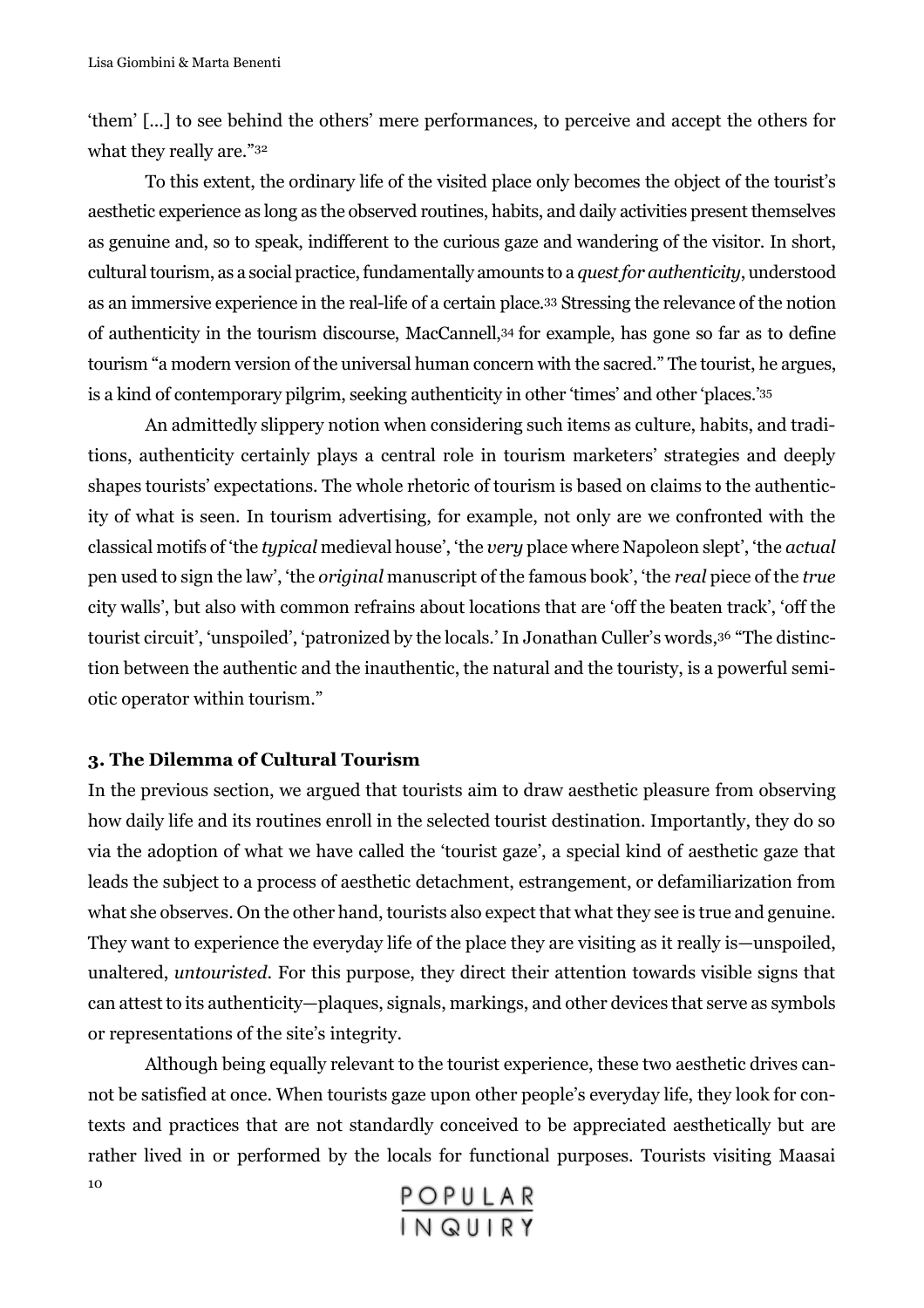villages, for example, aim to get as close as possible to the people's habits—or at least, to what they assume these must be. For this reason, they aspire to experience directly objects and activities that seem to them as bearing the 'marker of authenticity' of the true Maasai, such as grazing the flocks in the savannah or attending to the preparation of traditional meals. All these things, which are just practicalities for the village inhabitants, are contemplated by tourists with an eye that prompts a form of aesthetic detachment. Observing the everyday life of these African people via the tourist gaze, however, visitors are led to detach themselves from it, and this ultimately prevents them from grasping the place's authentic quality.

This example helps highlight the structural contradiction that is implicit in cultural tourism: experiencing the authentic everydayness of a certain place through aesthetic detachment. An analogous problem is known to arise in anthropology with regard to the case of so-called participant observation.<sup>37</sup> By practicing this method, the ethnologist finds herself in the following situation. She is expected to participate fully and immersively in the life of the community she is studying, but at the same time, she is also required to maintain the detached attitude that is needed to analyze, evaluate and describe what characterizes the relevant community as interesting, peculiar or distinctive.

Similarly, tourists look for a full immersion in what they assume should be the ordinary life of the selected destination - how life is really lived by the locals - yet they also expect to do so whilst maintaining the aesthetic attitude that is implicit in their role as visitors or outsiders. This creates friction, for it seems that in the very moment in which everydayness becomes the object of the tourist gaze, something of what is authentic of a place gets lost for the visitor. If tourists cannot escape their tourist gaze,<sup>38</sup> they end up wanting what by definition they cannot have precisely because they are tourists, i.e., grasping immersively the authentic nature of a place while detaching from it aesthetically.<sup>39</sup>

Trapped in their role of aesthetic appreciators, tourists can only afford to seize the mere appearance of the real, ordinary life of the visited place. Not by chance, as Culler puts it, tourists "fan out" to collect these signs of authenticity:

[...] of Frenchness, typical Italian behavior, exemplary Oriental scenes, typical American thruways, traditional English pubs; and, deaf to the natives' explanations that thruways just are the most efficient way to get from one place to another or that pubs are simply convenient places to meet your friends and have a drink, [...] tourists persist in regarding these objects and practices as cultural signs.<sup>40</sup>

Tour organizers, in turn, offer *signs* and *markers* of authenticity—souvenirs, postcards, statues, pictures—to influence how tourists think and feel with respect to the visited places.<sup>41</sup> This process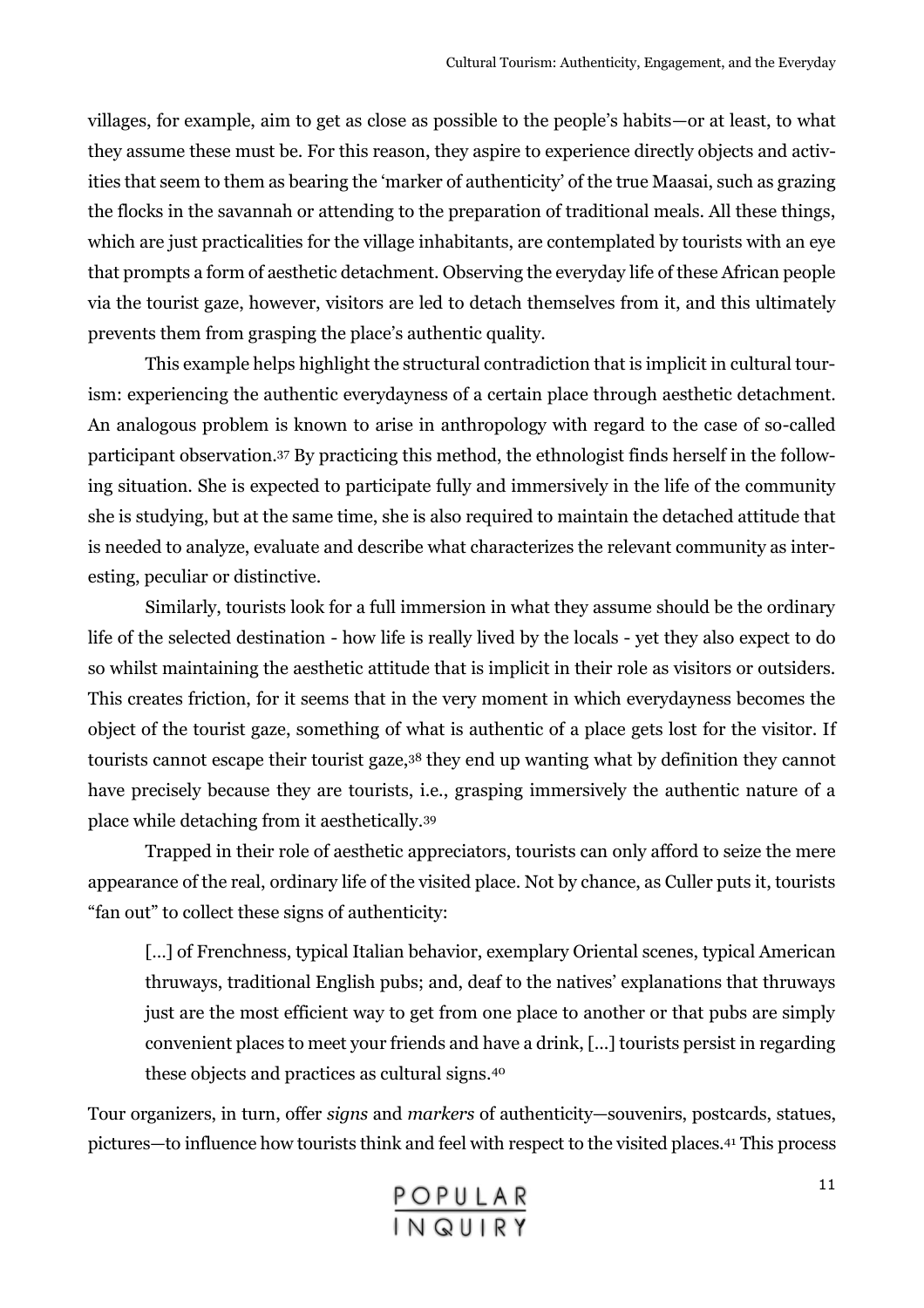becomes all the more important as the distance between one's normal place of residence and the object of the tourist gaze increases. Markers of authenticity provide the frame for what is worth gazing upon, so that authenticity ends up consisting in what *appears* or *looks* authentic.<sup>42</sup> Authenticity in tourism is thus merely 'staged' or 'pretended', inasmuch as the toured object is designed and set up to be recognized and labeled as genuine or real.<sup>43</sup> Whatever it is that the tourist is going to see, it is no longer 'authentic' just because the tourists are there. In Culler's words:

The paradox, the dilemma of authenticity, is that to be experienced as authentic it must be marked as authentic, but when it is marked as authentic it is mediated, a sign of itself, and hence lacks the authenticity of what is truly unspoiled, untouched by mediating cultural codes [...] The authentic sight requires markers, but our notion of the authentic is the unmarked.<sup>44</sup>

#### **4. Cultural Tourism and Everyday Aesthetics**

Cultural tourism gives rise to a tension between a notion of the tourist gaze that entails some form of aesthetic detachment and the need to appreciate authentic features of a place's ordinary routine. Interestingly, a parallel concern characterizes the methodological debate in everyday aesthetics. Everyday aestheticians have thoroughly discussed how we can have an aesthetic experience of everyday life practices and activities. Among the several strategies that have been put forward in the debate, two main approaches have emerged. Either having an aesthetic appreciation of the ordinary is construed as implying a process of distancing, detachment, or estrangement from everyday life; or it is seen as requiring an attempt to aesthetically appreciate the ordinary as such. In the next sections, we will introduce these approaches in turn and apply them to the case of cultural tourism.

The former strategy proposed by everyday aestheticians to aesthetically appreciate everyday life claims that the ordinary can be aesthetically appreciated if we subject it to a process of 'defamiliarization,' <sup>45</sup> which aims at making it appear extra-ordinary and worthy of aesthetic interest. According to Allen Carlson,<sup>46</sup> defamiliarization comes in three main forms. The first is a version of classic formalism and consists in trying to seize aesthetically appreciable features in the formal aspects of things that are commonly thought to be lacking in aesthetic value, such as everyday objects.<sup>47</sup> The second interprets defamiliarization as a sort of "artification", that is, a mechanism through which everyday objects and situations are shaped into something 'art-like'.<sup>48</sup> The third construes defamiliarization as a process of 'aestheticization' of the everyday, through the adoption of an aesthetic attitude that "casts an aura" on the object of experience.<sup>49</sup> What is commonly taken to be aesthetically uninteresting is 'manipulated' so as to acquire an aesthetic appeal.

| POPULAR |  |  |  |
|---------|--|--|--|
| INQUIRY |  |  |  |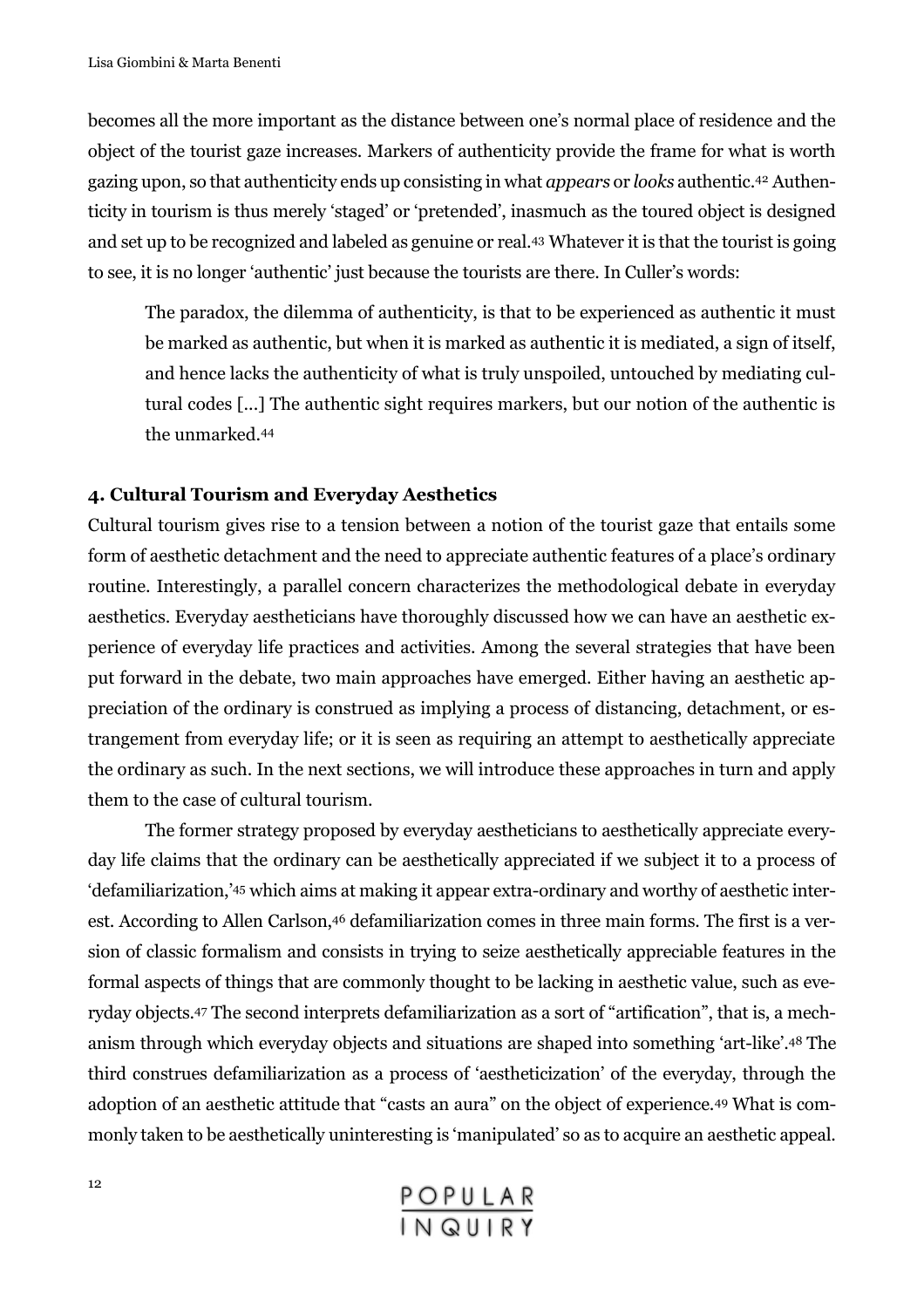On all these accounts of defamiliarization, everyday life is regarded as so familiar, ordinary, and routine-like that it forms a kind of frameless background. In order for this background to count as a proper object for aesthetics, it needs to be rendered out-of-the-ordinary, unfamiliar, or strange: it needs, that is, to be put in a frame. The underlying intuition is that one can discover a surprisingly rich aesthetic dimension in the otherwise mundane and ordinary parts of daily life if one just isolates them from their ordinary context and sheds a different light on them. In John Dewey's terms,<sup>50</sup> this implies making the anesthetic flow of our everydayness become "an experience" endowed with pervasive character and a cohesive internal structure, and thus able to unearth latent aesthetic values in the most ordinary and routine.

Processes of distancing, estrangement, and "casting an aura", which are meant to make us appreciate what we generally overlook as humdrum routine, are admittedly in place in cultural tourism. As they turn flocks grazing in Maasai villages, cigar making in Cuban plantations, or eating a *pain au chocolat* in a Parisian café into aesthetic phenomena by adopting the tourist gaze, cultural tourists 'manipulate' these quotidian activities in order to make them the extraordinary object of their aesthetic appreciation.

A fruitful way of referring to defamiliarization is what Finnish philosopher Arto Haapala calls "strangeness."<sup>51</sup> Strangeness is the basic experience we undergo when we find ourselves in a new environment, for example when we visit a foreign city for the first time and we try to navigate our way in the midst of unfamiliar streets and constructions. Experiencing strangeness, according to Haapala, leads to an intensification of our sensual perception resulting in a better appreciation of the environment's aesthetic features: "When we face something unfamiliar, we pay special attention to it. We observe the thing, we try to categorize it, we may think as to what to do with the object, whether it is of any use for us or not. We are also particularly attentive to its aesthetic potentiality." <sup>52</sup> Strangeness involves the adoption of what Haapala terms the "outsider's gaze", an attitude that—owing to the lack of practical interests that characterize our attitude at home—makes us sensitive to details and features we generally ignore in our familiar environment, such as "the color of public transport vehicles, the color of telephone boxes, the sound of the metro cars, the smell of the sea, etc."<sup>53</sup> Just like the tourist gaze and the visitor's interest, the outsider's gaze implies a particular focus "on the look of things" (*ibid*.) and in this regard, provides the visitor with a particularly appropriate setting for aesthetic considerations.

A promising attitude when trying to appraise the aesthetic qualities of one's own routine, in the case of touristic practices defamiliarization widens the gap between the search for authenticity and the need for aesthetic pleasure and therefore risks intensifying the inherent contradiction of cultural tourism. As a matter of fact, activities such as animal feeding, craftsmanship, and having breakfast are functional to the aims of survival and, more generally, to human wellbeing.

POPULAR<br>IN QUIRY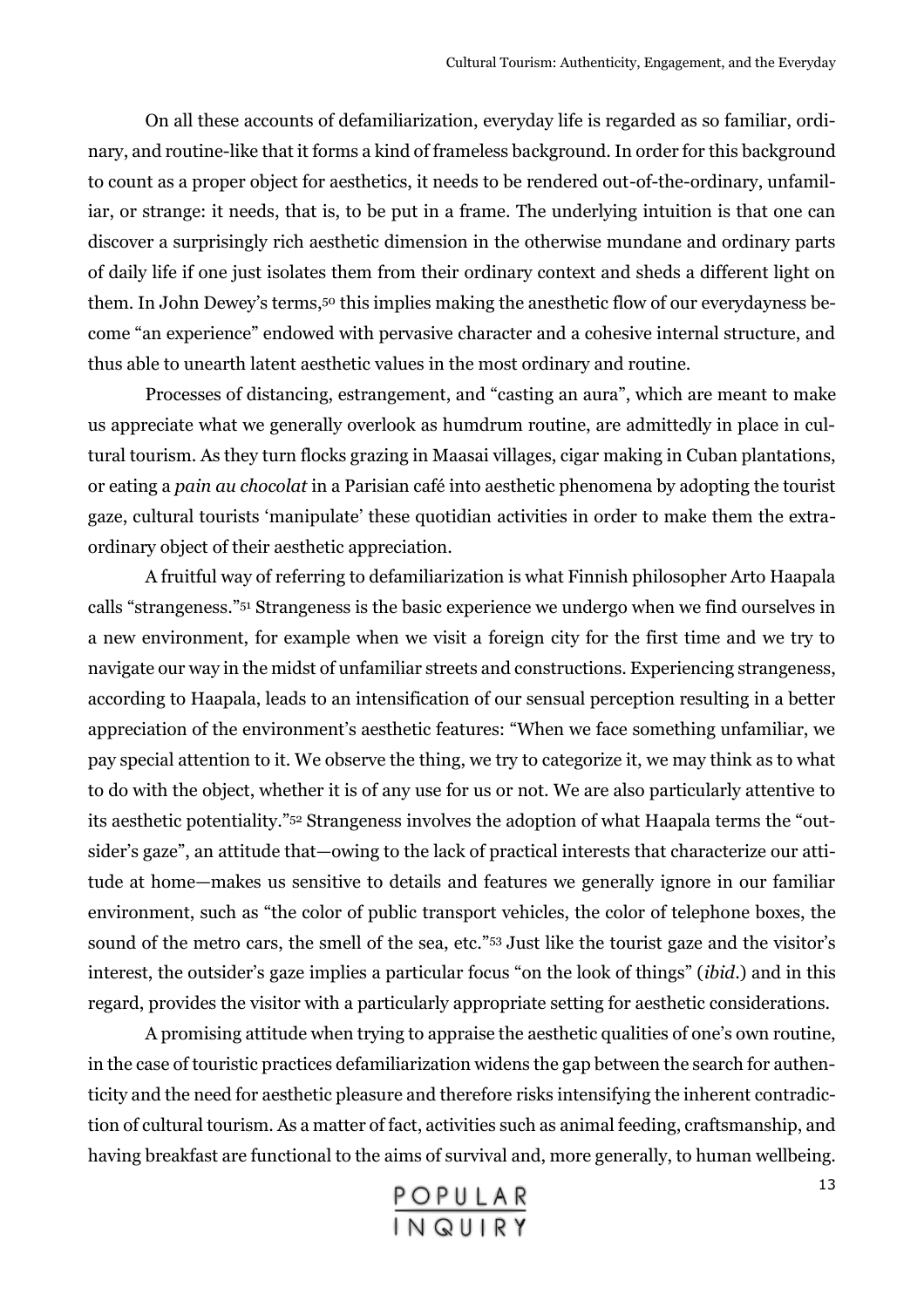As such, they require some form of practical engagement that contrasts with aesthetic detachment. Even though processes of defamiliarization may allow one to focus on some aesthetic salience of such activities that would otherwise remain in the background, they also make it so that their everyday quality remains out of reach. When residents' ordinary life is filtered through the tourist gaze, it lends itself to aesthetic appreciation only as long as its inherent ordinariness is rendered out-of-the-ordinary.

The second approach proposed by everyday aestheticians to reconcile aesthetic appreciation and everyday life maintains that we should be able to aesthetically grasp the ordinary *without* manipulating it, that is, to experience it 'as such'. Haapala,<sup>54</sup> for example, has argued that familiar places, although hardly surprising or new, nevertheless "give us pleasure through a kind of comforting stability, through the feeling of being at home and taking pleasure in carrying out normal routines in a setting that is 'safe'". Alternatively, it is possible to point out how aesthetic experiences, judgments, and values are intertwined with other experiences, judgments, and values that are central to people's daily lives. One can focus for instance on the pleasure gained by the appropriate functioning of commonplace objects and tools, thereby considering the intersection of aesthetic and practical concerns,<sup>55</sup> or dwell on the role played by the knowledge one has of a familiar object's function and significance for its aesthetic appreciation.<sup>56</sup>

Within this framework, Yuriko Saito has remarked on the importance of paying mindful attention to all neglected features of the ordinary. Assuming a mindful attitude - be it eminently perceptual, affective or cognitive<sup>57</sup> - can make one uncover aesthetic qualities even in those apparently humdrum aspects of the daily grind.<sup>58</sup> Attentiveness is indeed what discloses the aesthetic value of things. It is the prerequisite of any kind of aesthetic experience and leads one to grasp what is aesthetically valuable without distorting their everyday nature, therefore discarding a purely 'honorific' understanding of aesthetics.<sup>59</sup> Not only beauty and sublimity, but also functionality, comfort, safety, and familiarity; not only traditionally positive values, but also negative qualities such as dreariness, tediousness, or monotony may thus appear to be aesthetically significant.<sup>60</sup>

This mindful focus on the neglected aesthetic aspects of everyday life, however, should not be understood as a form of detached contemplation. It is rather a participatory form of perception that leads the subject to immerse herself in what she experiences and actively interact with it. Throughout his long career in aesthetics, Arnold Berleant has been investigating this participatory model of aesthetic appreciation as the counterpart of the detached attitude that, to his mind, has been the predominant paradigm in Western aesthetic theorizing so far.<sup>61</sup> There is, according to Berleant, an aesthetically relevant way of relating not only to artworks but to our environment in the broadest possible sense that does not require distance or detachment. On

| POPULAR |  |  |  |
|---------|--|--|--|
| INQUIRY |  |  |  |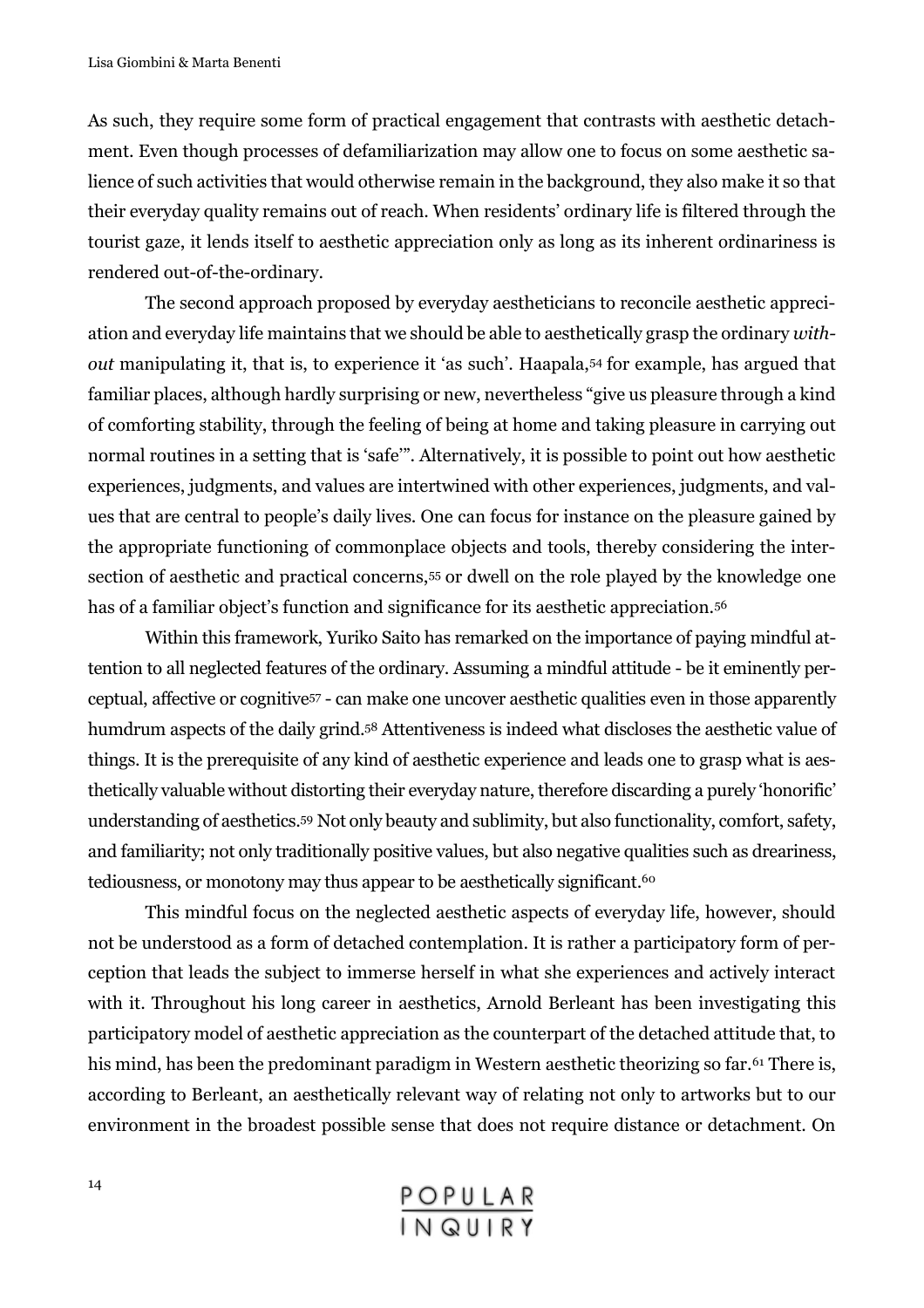the contrary, the most desirable and efficient aesthetic attitude requires that one *engages* with what one is experiencing.

Engagement entails a form of active and immersive perception, i.e., a perceptual activity that is enhanced and sustained by the knowledge one has of a certain place or object, the social and cultural meanings attached to them, personal and collective associations, imaginings, and memories. Importantly, this implies the loss of primacy of visual awareness, which is overtaken by the involvement of all senses including kinesthesis, that is, one's bodily awareness of the environment. As Berleant puts it, this way of perceiving is "*direct* rather than pure" in that it is immediate, unreflective, but at the same time composite and complex. This immersive perception, which puts us in contact with the environment, is aesthetic in its own right: "It is in this sense that we engage aesthetically with environment and other modes of art. Perceptual engagement is the catalyzing and unifying force of the aesthetic field."<sup>62</sup>

If they can be conceived as mindfully engaged perceivers, the aesthetic subjects are no longer separated from the object of their experience. Rather, they are seen as part of an *aesthetic field* of forces that interact with one another resulting in an "integrated and unified experience" of aesthetic appreciation.<sup>63</sup> The physical juxtaposition between a subject and an object is transformed into a personal encounter that activates a primitive and unreflective form of engagement.

Applied to cultural tourism, the engagement paradigm implies that the tourist practice be reconfigured as an immersive relation to the toured place, environment, or cultural habit, rather than as a form of aesthetic detachment. This multisensory perceptual immersion mobilizes all possible cognitive resources that integrate the perceptual access to the visited place. Viewed through the lenses of aesthetic immersion, the tourist appears to be part of the surrounding environment as an actor rather than as a spectator. In turn, to paraphrase Berleant, the tourist destination is redescribed as a realm of dynamic powers that engage both the tourist and the visited place, the people, and their habits, in a unified experience "turning the world we inhabit into a truly human habitation". <sup>64</sup> Accordingly, as in all instances of aesthetic engagement, aesthetic experience becomes a dynamic process emerging from the interaction between the tourist and the visited object, environment, or situation. And just like the subject of aesthetic engagement, if the tourist becomes aware of the process in which she is immersed, then she might become more receptive, attentive, open, and disposed to grab all inputs coming from the surrounding context. In the next section, we will analyse these possible attitude changes in more detail.

#### **5. Aesthetic Engagement in Cultural Tourism**

As we have seen, the aesthetic engagement paradigm provides an alternative theoretical framework to that of aesthetic detachment offered by the tourist gaze, one that appears beneficial for addressing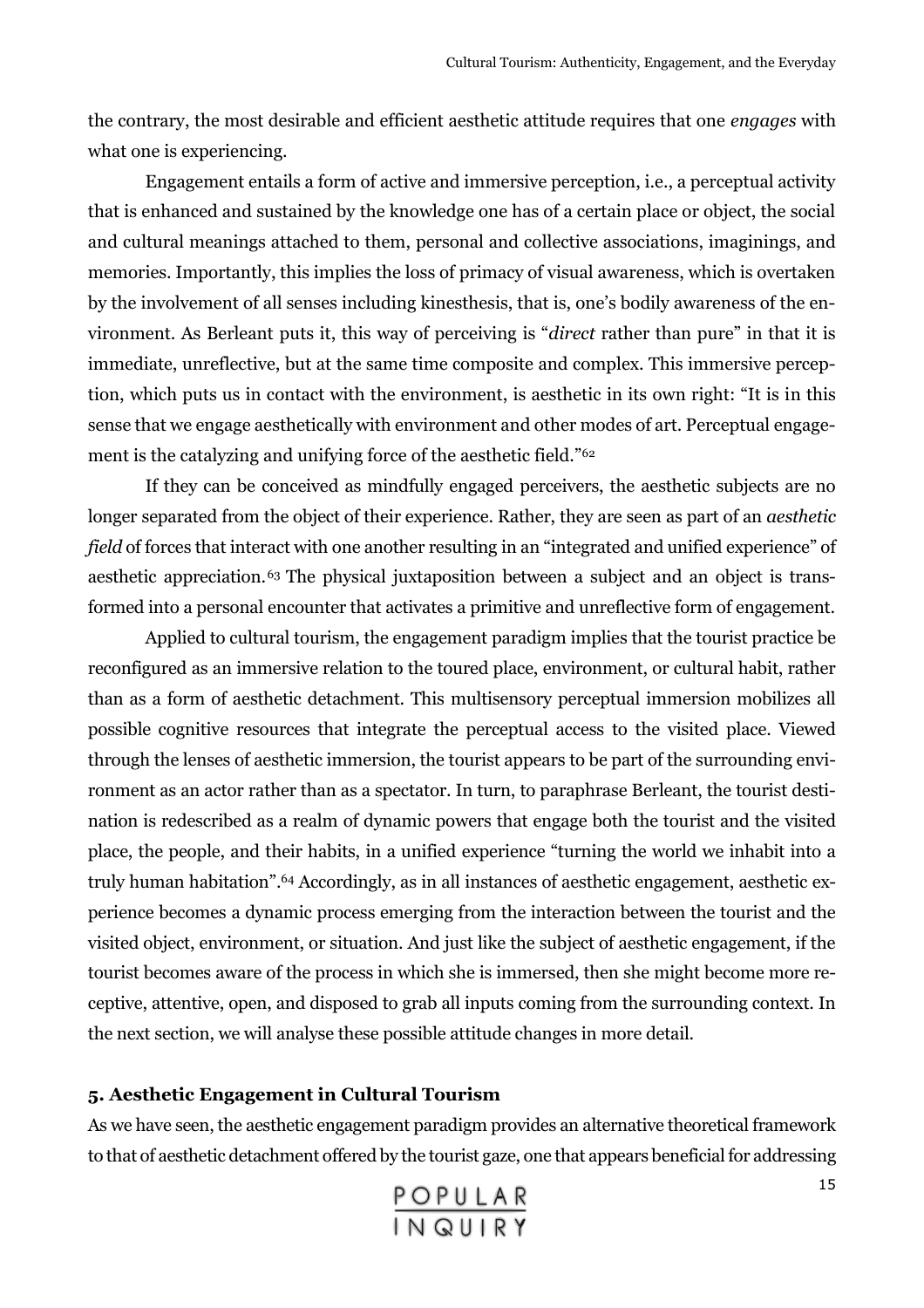the internal frictions characterizing cultural tourism. Notably, the problems of a defamiliarizing approach to tourist practices have also been explored by recent scholarship in tourism. In the past decades, researchers have increasingly questioned the efficacy of Urry's notion, underlying the performative and multi-sensuous nature of the act of gazing and the complex relations and dynamics it involves. This insistence on 'the gaze' has been criticized for entailing a mind/body dualistic framework, which portrays tourists as detached, passive observers and reduces them to a dematerialised pair of eyes.<sup>65</sup> In this sense, Urry's gaze overlooks the importance of the body and of the other senses in the tourist experience.<sup>66</sup> Based on this concern, a shift has been invoked from how tourists *look at* what they visit touristic localities, to what tourists *do* with their bodies – how they proactively engage in and with space. Prioritizing agency and performativity to visual aspects and sight, tourism has thus been reassessed as a matter of performing – a practical, sensual, and embodied encounter with the world - rather than as a purely visual experience.

In this approach, the body is not treated merely as a thing or a tool for doing something but rather as a situated vector allowing for an embodied reconfiguration of touristic experience. This interest in the body as an active, expressive, and sensitive "body-subject"<sup>67</sup> has opened to novel trajectories in tourism studies investigating the multi-sensory dimension of tourism. Research highlights the role of senses like taste, smell, touch, sound, and proprioception, either taken separately or in combination, in tourist practices.<sup>68</sup> For example, it has been pointed out that auditory components have a crucial impact on how tourists relate to the visited location - think of the silence of the wide, open spaces of wild nature compared to the chaotic background of the metropolis. Furthermore, taste and smell significantly contribute to articulating the tourist experience - consider for instance the importance odors have in characterizing the perceived identity of a destination or how much culinary traditions influence our overall sense of place. Finally, haptic senses including touch, kinesthesia, and proprioception have a key function in structuring the space in which one is immersed via the relationship between one's body, the encountered objects (e.g., buildings, urban and natural elements, formal and implicit borders), and people. This way of conceiving of experience in tourism as heterogeneous, multimodal, and immersive also entails that aesthetic pleasure in cultural tourism results from an engaged exercise of immersion in the material and cultural environment rather than from a form of detached attitude.

16 While the relevance of embodiment and multi-sensoriality has produced a fruitful debate in recent tourism scholarship, we suggest that further theoretical effort may help to fully unveil the potential of this embodied approach in tourism studies. In this regard, the conceptual tools provided by current discussions in everyday aesthetics seem to offer an inspiring base to clarify aspects of the embodied interplay between tourists and the encountered cultural world. In particular, the notion of aesthetic engagement, as discussed in the previous section, may foster and

```
POPULAR<br>IN QUIRY
```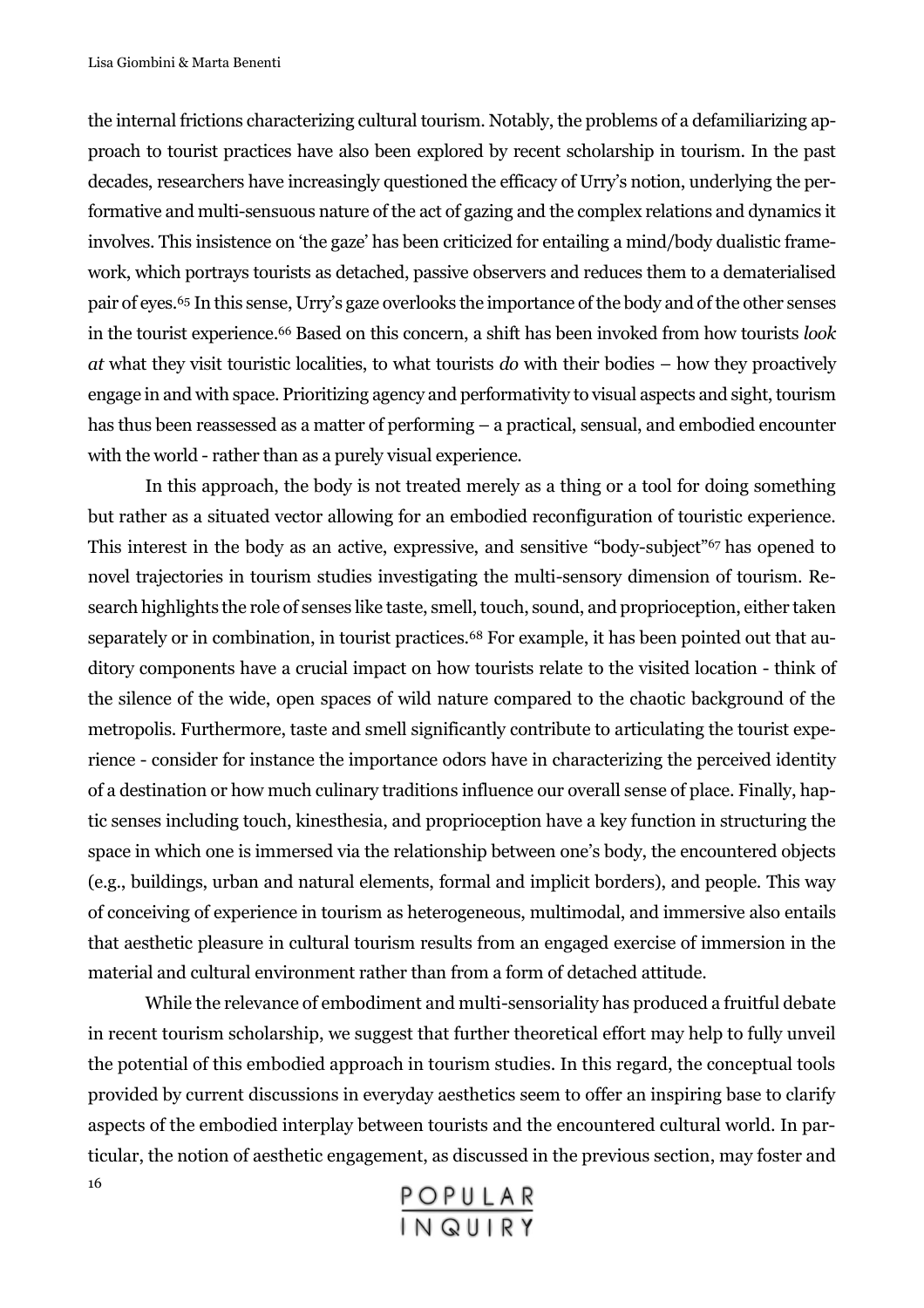complement this 'embodied turn' in tourism studies emphasizing the complex interaction between tourists and the aesthetic 'field of forces' around them.

First, as we have seen, aesthetic engagement implies that the tourist is seen as acknowledging her own position in space-time and is aware of the specific contribution she can give to the context she participates in. As advocates of engagement contend, thinking of aesthetic experience as an active and immersive form of perception can foster the development of a special aesthetic sensibility, which may encourage more mindful forms of relationship with our surroundings. While Berleant defines this kind of sensibility as a culturally bound sense-perception emerging in the interconnectedness of individuals, environment, society, and culture, Saito contrasts it with Western traditional aesthetic sensibility based on detachment.<sup>69</sup> However described, this 'new' aesthetic sensibility demands that we go beyond our normal attitude towards the objects and the environment that surround us and that we:

[...] encourage ourselves to put aside preconceived ideas associated with them and allow them to speak to us and engage us. Such open-mindedness and receptivity have ethical importance. They also guide us to live mindfully by paying careful attention to things and surroundings. In short, our aesthetic horizons become widened and our lives enriched.<sup>70</sup>

In the specific case of cultural tourism, the emergence of this aesthetic sensibility might enable the tourist to appreciate her experience as a visitor immersively by plunging herself into that experience, interacting with the local people, and, possibly, partaking in their practices in a more mindful way.<sup>71</sup> Opposed to the distancing gaze promoted by the touristic machine, the assumption of an embodied, participatory attitude would thus reduce the gap between the tourist as a detached subject and the explored culture as a museified object. Once aesthetic distance is removed, the tourist may find herself more prone to grasp and enjoy a wide variety of aspects of the resort, including the negative ones, which the standard marketing advertisements often try to hide. Indeed, despite what the tourism industry promises, the reality around us is not an "aesthetic utopia".<sup>72</sup> There are no heavenly corners, untouched paradises, or unaffected oases that are able to fully satisfy our quest for pure aesthetic appreciation. Every place comprises aspects and elements that can harm our aesthetic sensibility and obstruct our taste, ranging from the cheap-looking objects and poorly-made souvenirs in local stores to the stench of Paris *métro*  stations, the endless lines before monuments and historical buildings, the disillusioned and uninspired attitude of the local guide, the constant and widespread presence of technologies even in the most remote and uncontaminated land, insipid traditional cuisine disappointing our expectations, and so on and so forth.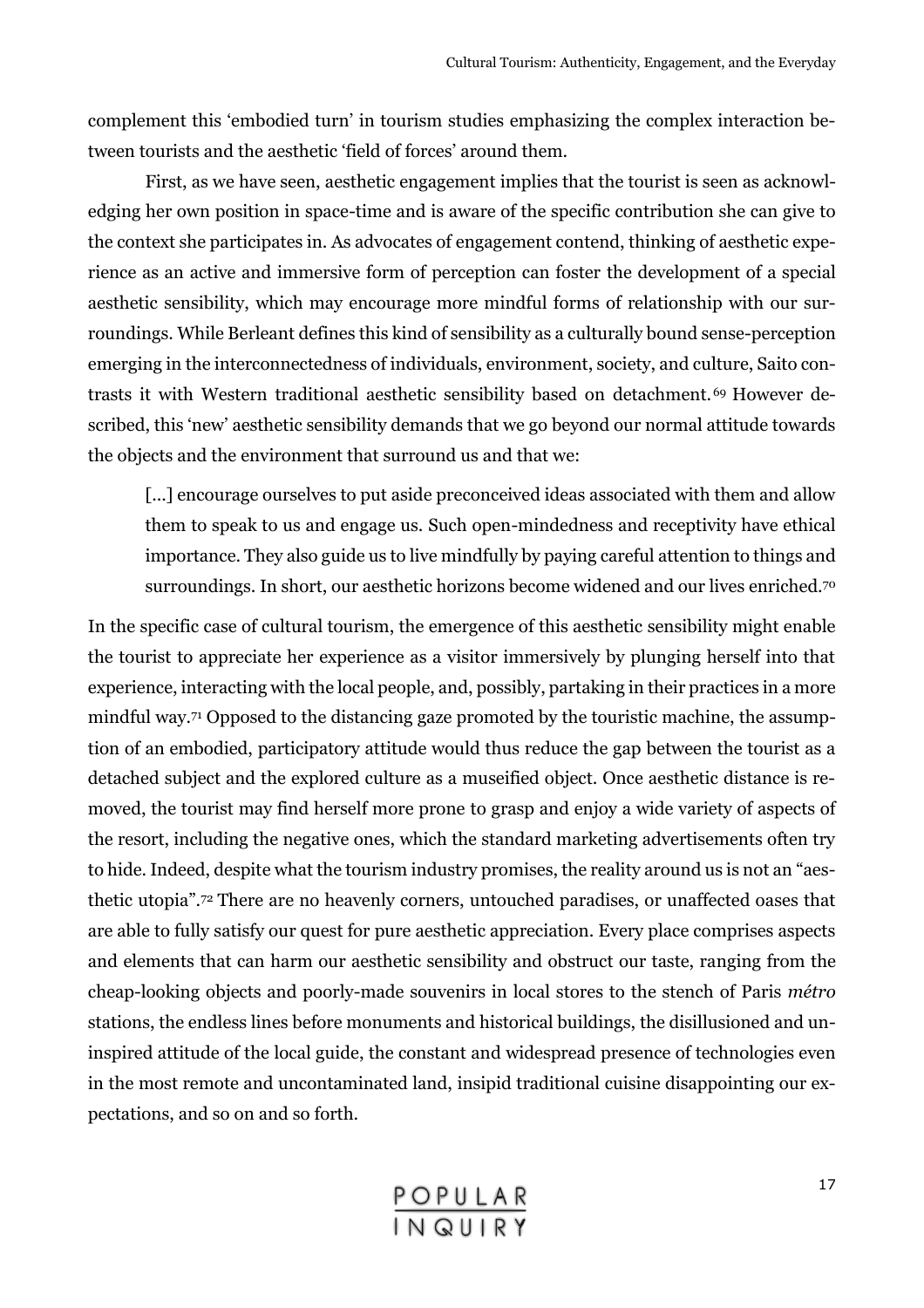Furthermore, in the immediacy and immersiveness of the engagement experience, visitors may be more open to accept, understand, and appreciate all aspects of the visited place's quotidian life for what they are, without necessarily striving for signs of staged and possibly counterfeit authenticity. One possible consequence of this shift is that tourists become more inclined to appreciate in a playful and ironic way even the more kitsch, vulgar, unsophisticated, or unconventional aspects of the destination and may thereby avoid incurring in those typical forms of disappointment that result from a preemptive idealization of the visited place.<sup>73</sup>

Finally, if the tourist gaze is reconfigured as a mindful, engaged attitude, and if such an attitude can be adopted in one's own everyday life, then being a tourist may not be so different from being able to appreciate one's own familiar environment. This might help soften the radical opposition between one's aesthetic experience as a tourist and one's experience at home to a point where it becomes aesthetically irrelevant. In this spirit, many recent studies have pointed out how the sharp dichotomy between the ordinariness of everyday life and the extraordinariness of tourism may not be as clear-cut as it seems to be. This dichotomy, it has been claimed, has been artificially construed for research purposes but is rather unfaithful to the reality of cultural tourism.74 Through engagement, subjects may be led to switch off "the autopilot" of their everyday life<sup>75</sup> and may thus find themselves better equipped to enjoy their familiar milieu and the practicalities it involves. As tourists, they may become more open and sensitive to anything the place and its inhabitants may show them.

#### **6. Conclusion**

In this paper, we argued that cultural tourism, considered as an aesthetic practice, is intrinsically problematic. Motivated by the search for aesthetic fulfillment through the detachment that characterizes the 'tourist gaze', cultural tourism is also driven by a quest for immersion in the authentic everyday routines of the visited places. These two desiderata, however, seem to be mutually irreconcilable. We examined this tension by considering the two alternative approaches proposed by everyday aestheticians on how to account for the aesthetic appreciation of everyday objects, habits, and situations. Based on this discussion, we outlined what we contend are the main advantages of adopting an engaged, mindful attitude when practicing cultural tourism. Abandoning a detached and objectifying gaze, the engaged tourist manages to immerse herself in the cultural habits of the visited resort. This process of aesthetic immersion reduces the distance between the visitor and the local and encourages tourists to go beyond the markers of authenticity imposed by the standard tourism advertising. Importantly, while the shift from detachment to engagement requires the refinement of one's aesthetic sensitivity, it also leads to an enrichment of tourists' embodied experience.

POPULAR<br>INQUIRY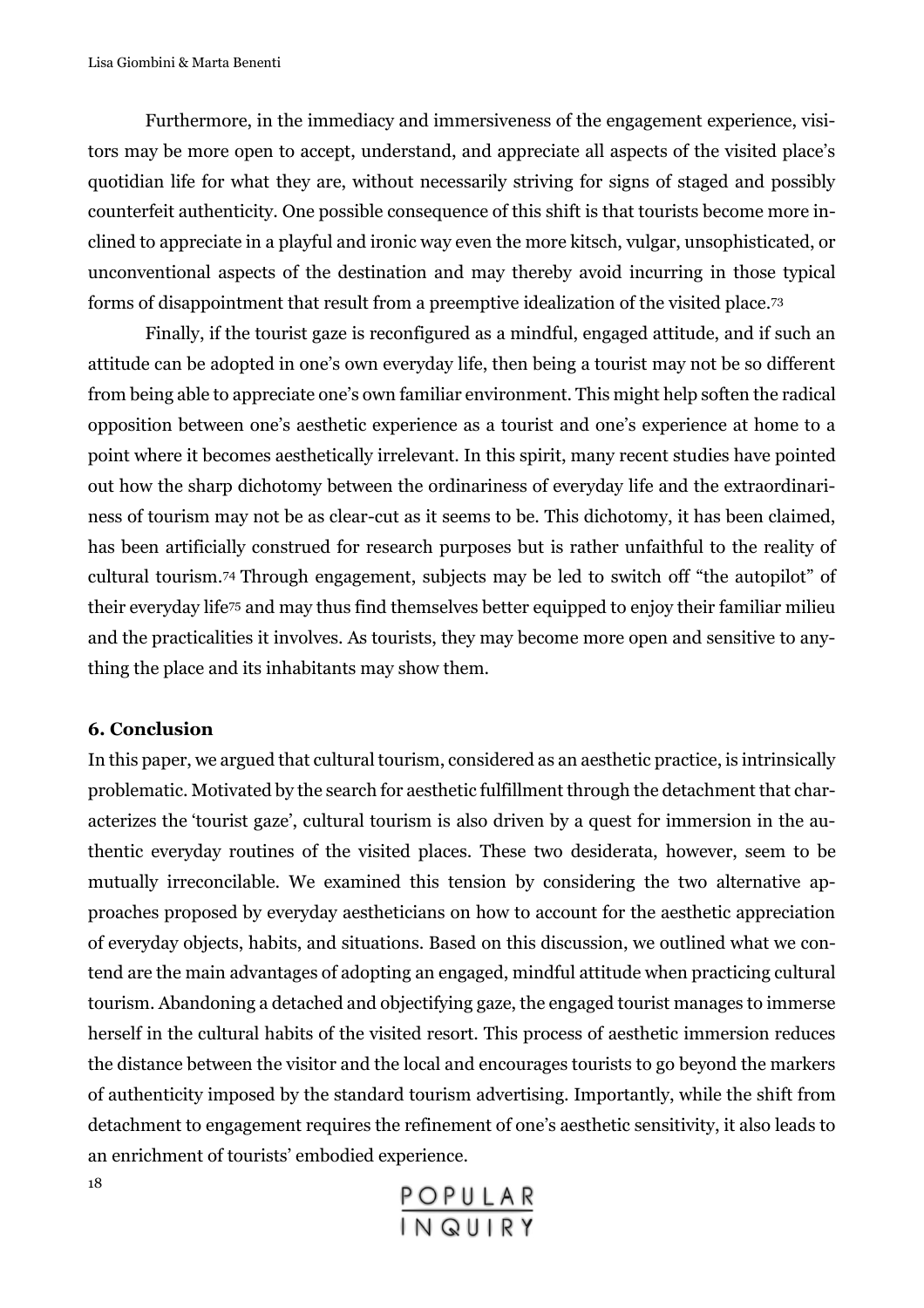<sup>3</sup> See for example: Adler, J. "Travel as a Performed Art," *American Journal of Sociology* 94 n. 6 (1989): 1366-1391; Tribe, J., ed., *Philosophical Issues in Tourism* (London: Channel View Press, 2009); Todd, C. "The Importance of the Aesthetic," in *Routledge Handbook of Tourism and the Environmen*t, edited by A. Holden and D. Fennell (New York: Routledge, 2012), 65-74.

<sup>4</sup> See, respectively: Saito, Y. *Aesthetics of the Familiar* (New York: Oxford University Press, 2017); Di Stefano, E. *Che cos'è l'estetica quotidiana* (Carocci: Roma, 2018); Highmore, B. "Homework: Routine, social aesthetics and the ambiguity of everyday life," *Cultural Studies*, 18, n. 2–3 (2004): 306–327; Diaconu, M. "Longing for Clouds: Does Beautiful Weather Have to Be Fine?," *Contemporary Aesthetics*, 15 (2013); Iannilli, G.L. "How Can Everyday Aesthetics Meet Fashion?," *Studi di Estetica*, 7 (2017): 229–246; Norman, D. *Emotional Design: Why We Love (or Hate) Everyday Things* (New York: Basic Books, 2004); Shove, E., Watson, M., Hand, M. and Ingram, J. *The Design of Everyday Life*. (Oxford: Berg, 2007); Tuan, Y. *Passing Strange and Wonderful: Aesthetics, Nature, and Culture*, (Washington, D. C.: Island Press, 1993); Carlson, A. "On the Aesthetic Appreciation of Japanese Gardens," *British Journal of Aesthetics*, 37, n. 1 (1997): 47–56; Brady, E., Brook, I., and Prior, J., eds., *Between Nature and Culture: The Aesthetics of Modified Environments* (Lanham, MD: Rowman and Littlefield, 2018); Carlson, A. *Aesthetics and the Environment: The Appreciation of Nature, Art and Architecture* (London: Routledge, 2000); Parsons, G., Allen C. *Functional Beauty*. (Oxford: Oxford University Press, 2008); Parsons, G. *The Philosophy of Design* (Cambridge: Polity Press, 2016); van Etteger, R., Thompson, I. H., and Vicenzotti, V. "Aesthetic Creation Theory and Landscape Architecture," *Journal of Landscape Architecture*, 11 (2016): 80–89.

 Mandoki, K. *Everyday Aesthetics. Prosaics, the Play of Culture and Social Identities* (New York: Routledge, 2007). Among the few contributions on tourism, the following are worth mentioning: Ryynänen, M. "Learning from Venice," *Contemporary Aesthetics,* 1, (2005) and Salazar, G. "Another One Bites the Dust!" *Contemporary Aesthetics*, 8 (2010). Cf. UNWTO - International Tourist Organisation (2019).

<sup>8</sup> Cohen, E. "A Phenomenology of Tourist Experiences," *Sociology*, 13, n. 2 (1979): 179–201; Urry, J. *The Tourist Gaze*  (London: SAGE, 1990/2002).

<sup>9</sup> See, for example: Franklin, A. "Art tourism: A new field for tourist studies," *Tourist Studies*, 18, n. 4 (2018): 399–416. <sup>10</sup> See: McKercher, B., Du Cros, H. *Cultural Tourism*, 3rd Edition. (New York: Routledge, 2020). In the literature these practices are often referred to as 'cultural heritage tourism' or 'heritage tourism'. In this text we prefer the label 'cultural tourism' in that it seems to better highlight the difference between such practices and art tourism.

<sup>11</sup> World Tourism Organization. 2018. UNWTO Annual Report 2017, https://www.unwto.org/global/publication/unwtoannual-report-2017. Accessed 03/12/2021.

<sup>12</sup> https://localadventures.travel/experience/tanzania-cultural-excursions-c092410. Accessed 09/08/2021.

<sup>13</sup> See for example: Kirshenblatt-Gimblett, B. *Destination Culture. Tourism, Museums, and Heritage* (University of California Press, 1998); Richards, G. *Rethinking Cultural Tourism* (Cheltenham: Edward Elgar, 2021).

<sup>14</sup> McKercher, Du Cros, *Cultural Tourism*, 30.

<sup>15</sup> McKercher, Du Cros, *Cultural Tourism*, 37.

<sup>16</sup> Said, E. W. *Orientalism* (Pantheon Books, 1978); Richards, G. *Rethinking Cultural Tourism*. (Cheltenham: Edward Elgar, 2021); Kirshenblatt-Gimblett, *Destination Culture*.

<sup>17</sup> Richards, *Rethinking Cultural Tourism*.

<sup>18</sup> Todd, "Nature, Beauty and Tourism," and "The Importance of the Aesthetic"; Naukkarinen, O. "Aesthetics and Mobility - A Short Introduction into a Moving Field", *Contemporary Aesthetics,* n. 3 (2005); Kirillova, K., Lehto, X. "Destination Aesthetics and Aesthetic Distance in Tourism Experience," *Journal of Travel & Tourism Marketing*, 32, n. 8 (2015). In an attempt to overcome the dominant, over-simplistic view in the consumer behavior literature that reduces tourist aesthetic evaluation to a single dimensional variable such as "the place is beautiful", Kirillova and Lehto (2015) put forward a multidimensional model for the assessment of tourist satisfaction. The identified variables, ranging from sound, to balance, to shape, demonstrate the existence, relevance and complexity of an aesthetic component in tourism.

<sup>19</sup> Urry, *The Tourist Gaze*.

<sup>20</sup> Adler, "Travel as a Performed Art", 1370.

<sup>21</sup> Urry, *The Tourist Gaze*, 4-5.

<sup>22</sup> Harrison, R., *Heritage: Critical Approaches* (New York, Routledge, 2013), 107.

<sup>23</sup> Urry, *The Tourist Gaze*, 2.

<sup>24</sup> Urry, *The Tourist Gaze,* 3.

<sup>25</sup> Howard, C.A. *Mobile Lifeworlds: An Ethnography of Tourism and Pilgrimage in the Himalayas*. (New York: Routledge, 2016), 34.

<sup>26</sup> Bullough, E. "'Psychical distance' as a factor in art and an aesthetic principle," *British Journal of Psychology,* 5 (1912): 87-118. <sup>27</sup>Berleant, A. *Art and Engagement* (Temple University Press, 1991), 32; Scruton, R. *Modern Culture* (New York: Bloomsbury, 2007), 36, maintains that the 'visitor' provides the paradigmatic case of aesthetic gaze.

<sup>28</sup> Todd, "The Importance of the Aesthetic", 72.

<sup>29</sup> Taylor, J. *A Dream of England: Landscape, Photography and the Tourist's Imagination* (Manchester: Manchester University Press, 1994).

<sup>30</sup> Kirillova, Lehto, "Destination Aesthetics and Aesthetic Distance in Tourism Experience", 12.

<sup>31</sup> MacCannell, D. *The Tourist: A New Theory of the Leisure Class* (University of California Press, 1976/1999), 94.



<sup>1</sup> Both authors contributed equally to the conception of this work and read and approved the final manuscript. However, Marta Benenti authored sections 1, 3 and 4 and Lisa Giombini authored sections 2, 5 and 6. The authors are especially grateful to the editors of this issue and to two anonymous reviewers of this journal for their insightful comments on a previous version of this paper.

<sup>2</sup> Boorstin, D. J. The *Image: A Guide to Pseudo–Events in America* (New York: Vintage Books, 1961/1992); MacCannell, D. *The Tourist: A New Theory of the Leisure Class* (University of California Press, 1976/1999).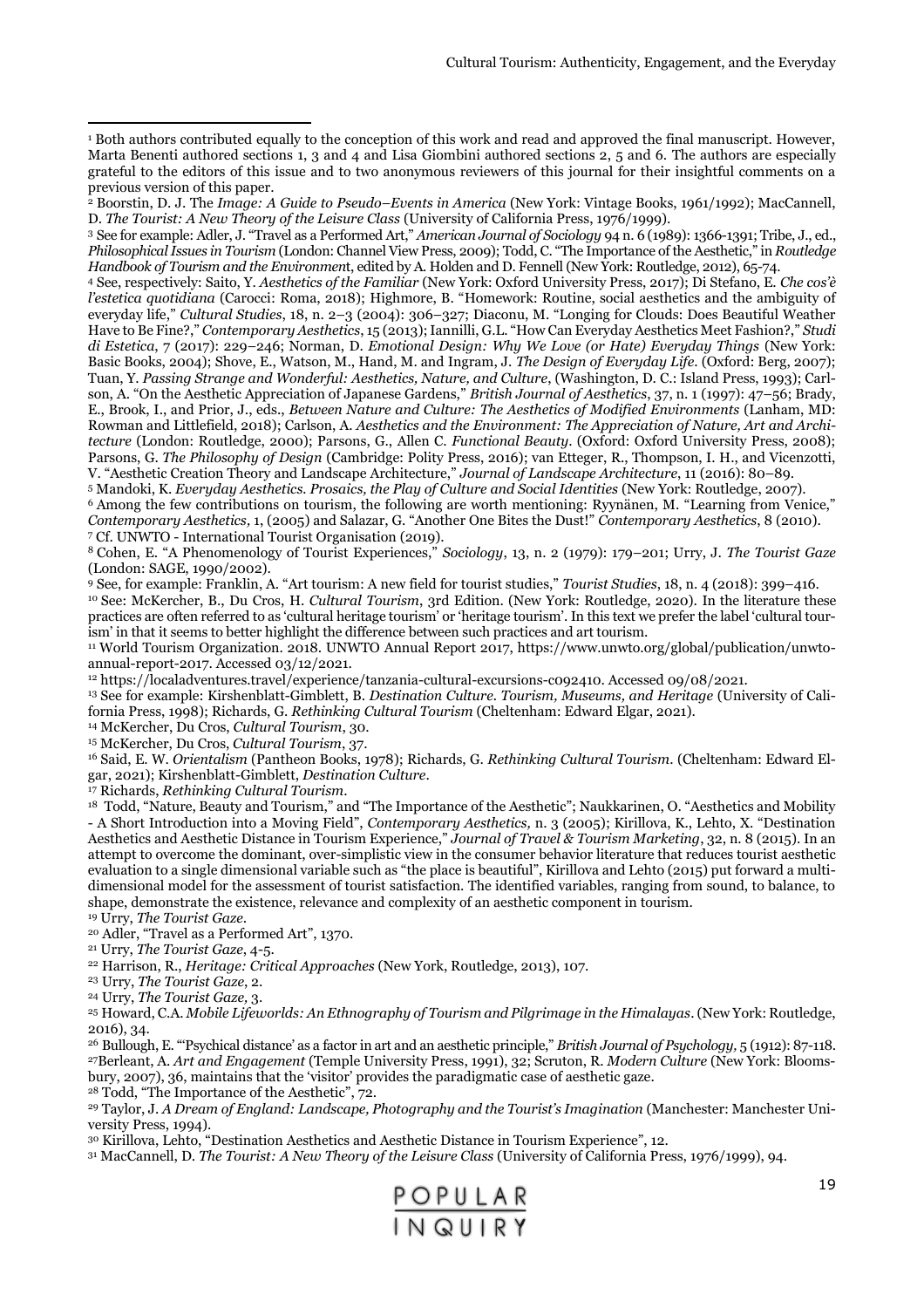Ibid.

 Boorstin, D. J. *The Image: A Guide to Pseudo–Events in America* (New York: Vintage Books, 1961/1992); MacCannell, D. "Staged Authenticity: Arrangements of Social Space in Tourist Settings," *American Journal of Sociology*, 79 (1973): –603; Cohen, E. "A Phenomenology of Tourist Experiences," *Sociology*, 13, n. 2 (1979): 179–201 and "Authenticity and Commoditization in Tourism," *Annals of Tourism Research,* 15 (1988): 371–386; Wang, J. "Rethinking authenticity in tourism experience," *Annals of Tourism Research*, 26, n. 2 (1999): 349–370; Taylor, J. "Authenticity and Sincerity in Tourism," *Annals of Tourism Research*, 28 (2001): 17–26; Reisinger, Y., Steiner, C.J. "Reconceptualizing object authenticity," *Annals of Tourism Research*, 33, n. 1 (2006): 65–86.

MacCannell, *The Tourist: A New Theory of the Leisure Class*, 49.

 MacCannell, *The Tourist: A New Theory of the Leisure Class*, 42-48. See also Turner, V., Turner E. *Image and Pilgrimage in Christian Culture* (Oxford: Blackwell, 1978).

Culler, J. "Semiotics of Tourism", *American Journal of Semiotics,* 1 n. 1/2 (1981): 127–40.

 Malinowski, B. *Argonauts of the Western Pacific: An Account of Native Enterprise and Adventure in the Archipelagoes of Melanesian New Guinea* (London: Routledge and Kegan Paul LTD, 1922).

Todd, "The Importance of the Aesthetic", 72.

 In a previous work, we have treated this problem as a "paradox". See Benenti, M., Giombini L. "The Aesthetic Paradox of Tourism," in *Proceedings of the European Society for Aesthetics*, edited by V. Moura and C. Vaughan, 12 (2020): 1-31. Culler, "Semiotics of Tourism", 127.

 MacCannell, *The Tourist: A New Theory of the Leisure Class*, 110. The notion of a marker, here, stands for any kind of information or representation (signboards, touristic signals, pamphlets) that constitutes a touristic attraction by giving information about it, representing it, making it recognizable.

Culler, "Semiotics of Tourism", 5.

MacCannell, *The Tourist: A New Theory of the Leisure Class*.

Culler, "Semiotics of Tourism", 8.

See: Saito, Y. *Everyday Aesthetics* (New York: Oxford University Press, 2007) and *Aesthetics of the Familiar*.

 Carlson, A. "The Dilemma of Everyday Aesthetics," in *Aesthetics of Everyday Life: East and West*, edited by L. Yuedi and C.L. Carter, (Newcastle upon Tyne: Cambridge Scholars Publishing, 2014), 48–64.

 Carlson mutuates this conception from such art critics as Clive Bell and Roger Fry who defended formalism at the beginning of the 20th century.

 Dissanayake, E. "Becoming Homo Aestheticus: Sources of Aesthetic Imagination in Mother-Infant Interactions," *Substance*, 30, n. 1/2 (2001): 85–103; Naukkarinen, "Aesthetics and Mobility - A Short Introduction into a Moving Field".

Leddy, T. *The Extraordinary in the Ordinary: The Aesthetics of Everyday Life* (Broadview Press, 2012).

Dewey, J. *Art as Experience* (New York: Capricorn Press, 1934).

 Haapala, A. "On the Aesthetics of the Everyday: Familiarity, Strangeness, and the Meaning of Place," in *The Aesthetics of Everyday Life*, edited by A. Light and J.M. Smith (New York: Columbia University Press, 2005), 39–55.

Haapala, "On the Aesthetics of the Everyday: Familiarity, Strangeness, and the Meaning of Place", 44.

Haapala, "On the Aesthetics of the Everyday: Familiarity, Strangeness, and the Meaning of Place", 43-44.

Haapala, "On the Aesthetics of the Everyday: Familiarity, Strangeness, and the Meaning of Place", 50.

Forsey, J. "The Promise, the Challenge, of Everyday Aesthetics," *Aisthesis*, 7, n. 1 (2014): 5–21.

Carlson, "The Dilemma of Everyday Aesthetics", 48–64.

 See respectively, Saito, *Everyday Aesthetics*; Haapala, "On the Aesthetics of the Everyday: Familiarity, Strangeness, and the Meaning of Place"; Carlson, "The Dilemma of Everyday Aesthetics".

Saito, *Aesthetics of the Familiar*.

Saito, *Everyday Aesthetics,* 27.

 See respectively: Haapala, "On the Aesthetics of the Everyday: Familiarity, Strangeness, and the Meaning of Place"; Carlson, "The Dilemma of Everyday Aesthetics"; and Saito, *Everyday Aesthetics*.

Berleant, *Art and Engagement*.

Berleant, *Art and Engagement*, 92.

 Berleant, *Art and Engagement*, 49. For a perspective combining the idea of "aesthetic field" with the notion of extended mind, see: Matteucci, G., *Estetica e natura umana. La mente estesa tra percezione, emozione ed espress*i*one* (Roma: Carocci, 2019).

Berleant, *Art and Engagement*, 104.

Veijola, S., Jokinen, E. "The Body in Tourism," *Theory, Culture & Society* 11, n. 3 (1994): 125–51.

 Accordingly, the tourist gaze has been criticized for exemplifying a masculine, western-based, white middle-class perspective, as well as for not paying sufficient attention to the multiple sensual, practical, and material aspects of tourism (Veijola, Jokinen, "The Body in Tourism," is the *locus classicus* for this criticism. For recent discussion see: Everingham P., Obrador, P., and Tucker, H. "Trajectories of embodiment in Tourist Studies," *Tourist Studies,* 21, n. 1 (2021): 70-83.

Obrador, P. "Being-on-Holiday: Tourist Dwelling, Bodies and Place," *Tourist Studies* 3, n. 1 (2003): 47–66.

Everingham, Obrador, and Tucker, "Trajectories of embodiment in Tourist Studies".

 See respectively, Berleant, A. "Aesthetic Sensibility," *Ambiances. Pragmatism Today* 6, n. 2 (2015): 38–47 and Saito, "*Aesthetics of the Familiar"*, 46.

Saito, Y. "The Ethical Dimensions of Aesthetic Engagement," *ESPES*, 6, n. 2 (2017): 17-18.

 From this perspective, it would be interesting to take into account the point of view of the local communities with which tourists interact: service providers, workers who guide the tourists throughout the sites, and local people enduring the many side effects of mass tourism including the gentrification of residential areas, museification, etc. Exploring such a point of view, however, is the matter for further inquiry.

<sup>72</sup> Saito, "The Ethical Dimensions of Aesthetic Engagement", 26.<br>20